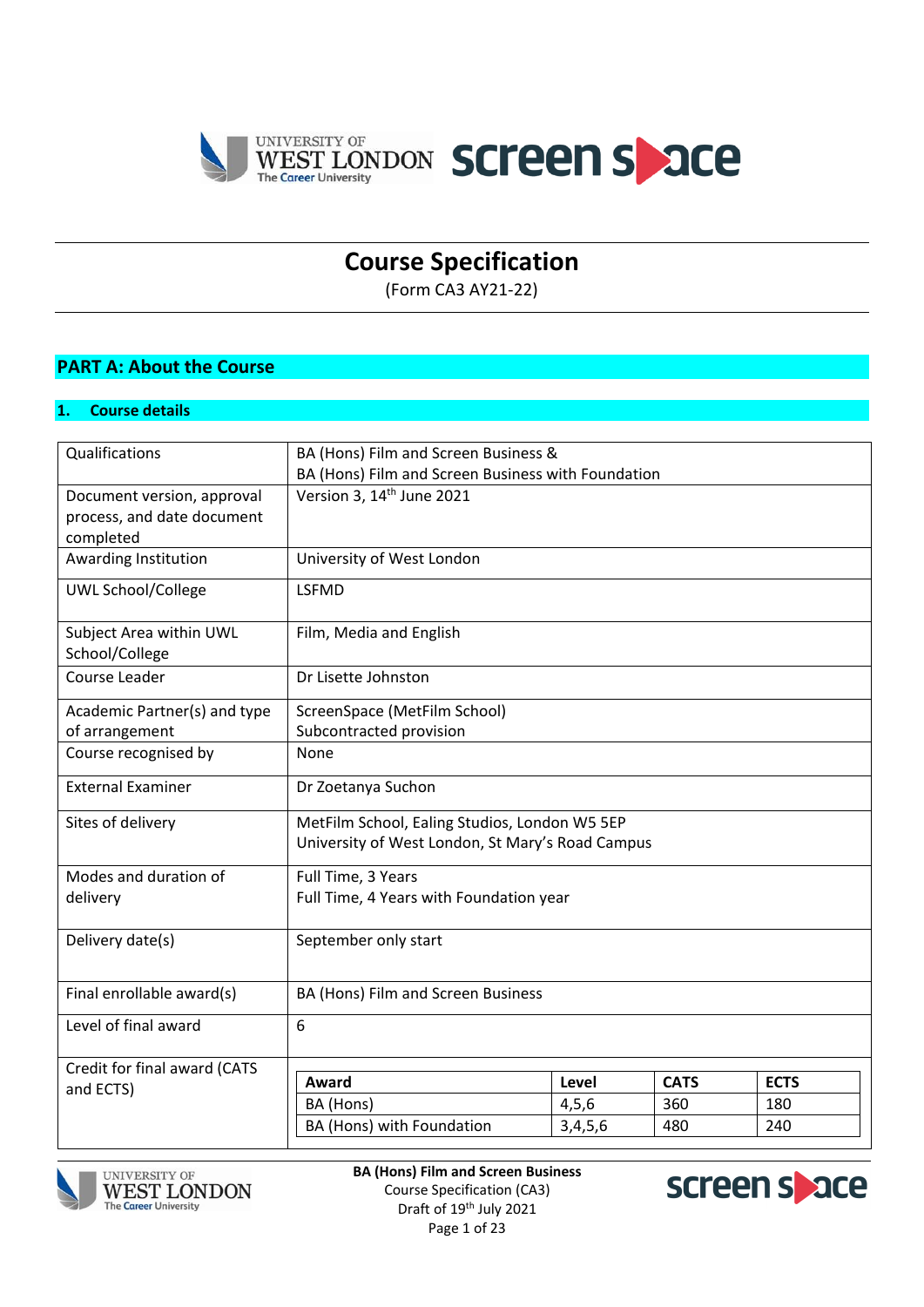| Exit awards including titles          |                                                                                                                                                                                                                                                                                                                                                                                                                                                                                                                                                                                                                                                                                                                                                                                                                                                 |             |                           |             |             |
|---------------------------------------|-------------------------------------------------------------------------------------------------------------------------------------------------------------------------------------------------------------------------------------------------------------------------------------------------------------------------------------------------------------------------------------------------------------------------------------------------------------------------------------------------------------------------------------------------------------------------------------------------------------------------------------------------------------------------------------------------------------------------------------------------------------------------------------------------------------------------------------------------|-------------|---------------------------|-------------|-------------|
| and credits                           | <b>Award</b>                                                                                                                                                                                                                                                                                                                                                                                                                                                                                                                                                                                                                                                                                                                                                                                                                                    |             | Level                     | <b>CATS</b> | <b>ECTS</b> |
|                                       | Cert HE                                                                                                                                                                                                                                                                                                                                                                                                                                                                                                                                                                                                                                                                                                                                                                                                                                         |             | $\overline{4}$            | 120         | 60          |
|                                       | Dip HE                                                                                                                                                                                                                                                                                                                                                                                                                                                                                                                                                                                                                                                                                                                                                                                                                                          |             | 5                         | 240         | 120         |
|                                       | Ordinary degree                                                                                                                                                                                                                                                                                                                                                                                                                                                                                                                                                                                                                                                                                                                                                                                                                                 |             | 5, 6                      | 300         | 160         |
| UCAS code(s) (UG                      |                                                                                                                                                                                                                                                                                                                                                                                                                                                                                                                                                                                                                                                                                                                                                                                                                                                 |             |                           |             |             |
| programmes)                           | <b>UCAS Code A</b>                                                                                                                                                                                                                                                                                                                                                                                                                                                                                                                                                                                                                                                                                                                                                                                                                              | <b>W3N2</b> |                           |             |             |
|                                       | <b>HECoS Code</b>                                                                                                                                                                                                                                                                                                                                                                                                                                                                                                                                                                                                                                                                                                                                                                                                                               |             | 100443 (Media production) |             |             |
|                                       | <b>Institution Code</b>                                                                                                                                                                                                                                                                                                                                                                                                                                                                                                                                                                                                                                                                                                                                                                                                                         | <b>W05</b>  |                           |             |             |
|                                       | <b>Campus Name</b>                                                                                                                                                                                                                                                                                                                                                                                                                                                                                                                                                                                                                                                                                                                                                                                                                              | ScreenSpace |                           |             |             |
| QAA Subject Benchmarking<br>Statement | The course has been mapped against the following QAA Subject Benchmark<br>Statements:<br>Communication, Media, Film and Cultural Studies (2019) - click here<br>$\circ$<br>Business and Management (2019) - click here<br>$\Omega$<br>The course design also:<br>draws on guidance issued by the QAA in 2018 in Education in Enterprise and<br>$\circ$<br>Entrepreneurship (click here), and all learning outcomes are mapped against<br>the graduate outcomes offered.<br>has been mapped against the ScreenSkills Select Accreditation Criteria<br>$\circ$<br>As with all UWL and MFS courses, has been developed in accordance with the<br>FHEQ (2014) - click here. It has specifically been mapped against the Level<br>Descriptors as articulated in the University of West London Qualifications and<br>Curriculum Framework (see here). |             |                           |             |             |
| <b>Course-specific Regulations</b>    | Standard UWL regulations apply                                                                                                                                                                                                                                                                                                                                                                                                                                                                                                                                                                                                                                                                                                                                                                                                                  |             |                           |             |             |
| Language of study                     | English                                                                                                                                                                                                                                                                                                                                                                                                                                                                                                                                                                                                                                                                                                                                                                                                                                         |             |                           |             |             |

### **2. Course Description**

The BA (Hons) Film and Screen Business programme at MetFilm School's ScreenSpace is a practical, industry focused course which aims to provide you with the relevant production, business and entrepreneurial skills and knowledge to work across a range of areas within the screen and film industries and launch successful careers.

Each semester is built around the relationship between producer or business and its intended market, and students have the chance to collaborate with other students in producing or cultivating business aspects of a production. You will work both on individual projects and in groups, developing a detailed understanding of the business of film and screen production, experiencing a diverse range of business and entrepreneurial roles across the creative industries. This will allow you to experience and build up expertise in producing, digital marketing, new business development, financial planning, launching start-ups and developing a freelance portfolio.

The course works with productions and screen businesses, bringing industry expertise into the teaching space. This industry-focused approach allows you to learn about developments in industry, analyse emerging trends and learn key business skills which you will then use to research and build business plans and strategies.



**UNIVERSITY OF WEST LONDON The Career University** 

**BA (Hons) Film and Screen Business** Course Specification (CA3) Draft of 19<sup>th</sup> July 2021 Page 2 of 23

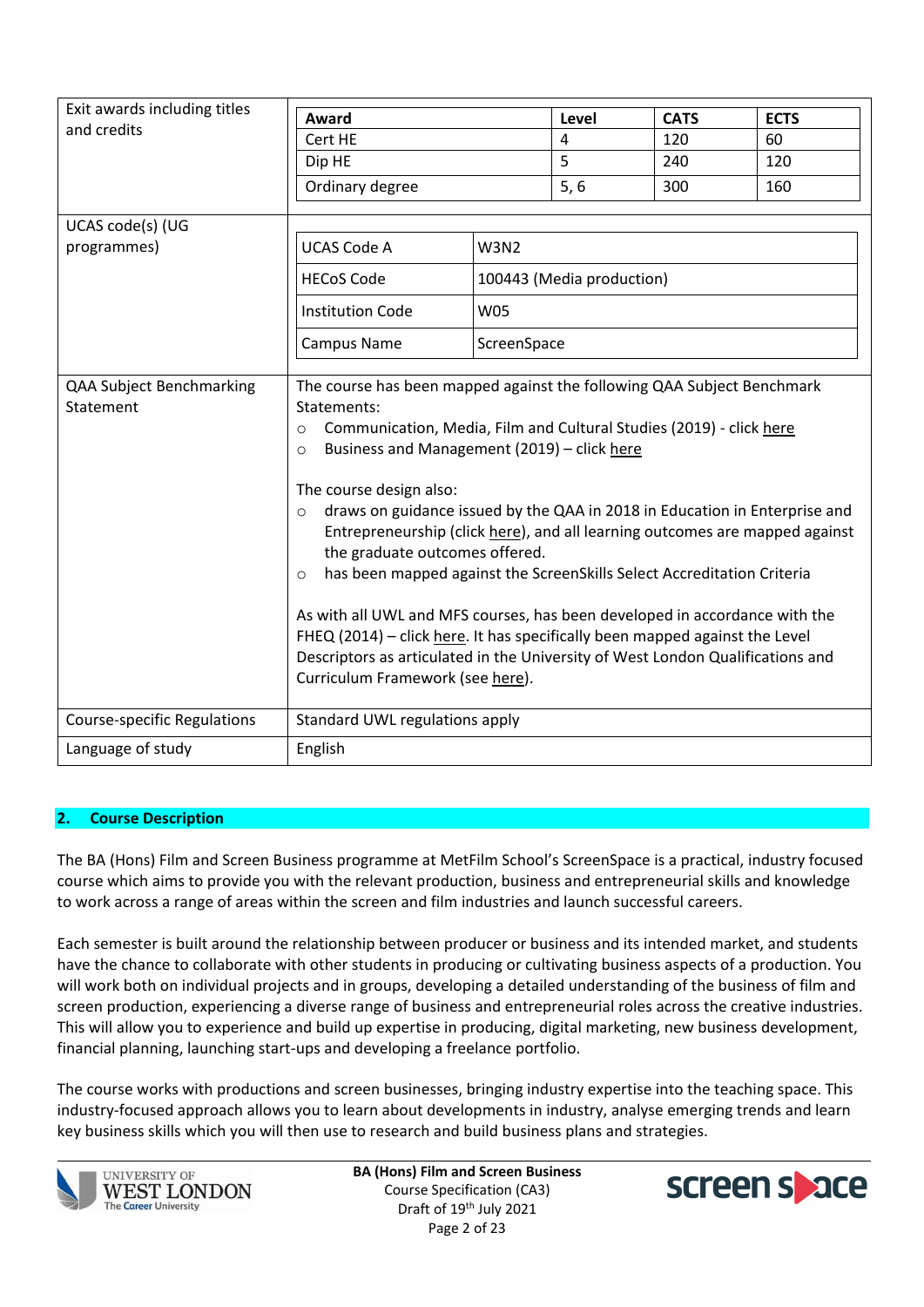You will learn to navigate the modern media environment; film and media content production and delivery; financing and funding; data and analytics; legal and accounting principles; marketing strategy, exploitation and distribution. You will also develop skills to help you progress in your own business career - presentation, networking, pitching and creative entrepreneurship.

| <b>Admissions Criteria</b>  |                                                                                                                                                                  |
|-----------------------------|------------------------------------------------------------------------------------------------------------------------------------------------------------------|
|                             |                                                                                                                                                                  |
| <b>Higher Education</b>     | Students will need the following academic qualifications:                                                                                                        |
| Course:                     |                                                                                                                                                                  |
| O UCAS Tariff (UG           | BA (Hons) Film & Screen Business with Foundation Year                                                                                                            |
| only)                       | 72 UCAS tariff points.<br>$\circ$                                                                                                                                |
| <b>O</b> Subject-specific   | GCSE English and Maths at grade C or above (or equivalent)<br>$\circ$                                                                                            |
| requirements                |                                                                                                                                                                  |
| $\circ$ Additional          | <b>BA (Hons) Film &amp; Screen Business</b>                                                                                                                      |
| information                 | For admission to the BA (Hons) Film & Screen Business course, applicants normally                                                                                |
|                             | need a combination of any of the following:                                                                                                                      |
|                             | 96 UCAS tariff points or above which equals 3 (or more) A-Level/AVCE passes at<br>$\circ$                                                                        |
|                             | grade C or above, with at least two GCSE passes (A-C) in English and Maths.                                                                                      |
|                             | An Edexcel GNVQ at advanced level (or equivalent) at merit level. Alternatively,<br>$\circ$                                                                      |
|                             | you will be considered if you have achieved 1 subject at GCE Advanced level and                                                                                  |
|                             | Foundation Diploma in Art and Design, supported by at least two GCSE passes (A-                                                                                  |
|                             | C) in English and Maths.                                                                                                                                         |
|                             | Equivalent qualifications obtained through a National Diploma (3 Merits), Access,<br>$\circ$                                                                     |
|                             | NVQ and a variety of other pre-University level qualifications including                                                                                         |
|                             | International and European Baccalaureate.                                                                                                                        |
|                             | Other qualifications, including overseas, may be considered.<br>$\circ$                                                                                          |
|                             | We also accept those with relevant professional and vocational qualifications<br>$\circ$                                                                         |
|                             |                                                                                                                                                                  |
|                             | Exceptionally, applicants who do not meet these course entry requirements may still                                                                              |
|                             | be considered if the course team judges the application demonstrates additional<br>strengths and alternative evidence. This might be demonstrated for example by |
|                             |                                                                                                                                                                  |
|                             | related academic or work experience, the quality of the personal statement, a strong                                                                             |
|                             | academic or other professional reference or a combination of these factors.                                                                                      |
|                             | The subjects the Course Team will be looking for in your application are wide ranging:                                                                           |
|                             | your A levels (or equivalents) may include English, History, Media, Business, Art and                                                                            |
|                             | Design or other Social Science/Art related subjects.                                                                                                             |
|                             |                                                                                                                                                                  |
| <b>Arrangements for</b>     | Students who have studied before or hold a professional qualification may be able                                                                                |
| <b>Recognition of Prior</b> | to start at a stage of the course later than the normal entry point or get                                                                                       |
| <b>Learning (RPL)</b>       | exemption from certain modules, so reducing the duration of the course. This is                                                                                  |
|                             | also known as Advanced Standing.                                                                                                                                 |
|                             | Students returning to complete the BA (Hons) course after exiting ScreenSpace<br>$\circ$                                                                         |
|                             | with a Cert HE or Dip HE must also apply through the RPL process.                                                                                                |
|                             | ScreenSpace RPL applications are handled in line with University of West London<br>$\circ$                                                                       |
|                             |                                                                                                                                                                  |
|                             |                                                                                                                                                                  |
|                             | regulations.                                                                                                                                                     |



**BA (Hons) Film and Screen Business** Course Specification (CA3) Draft of 19<sup>th</sup> July 2021 Page 3 of 23

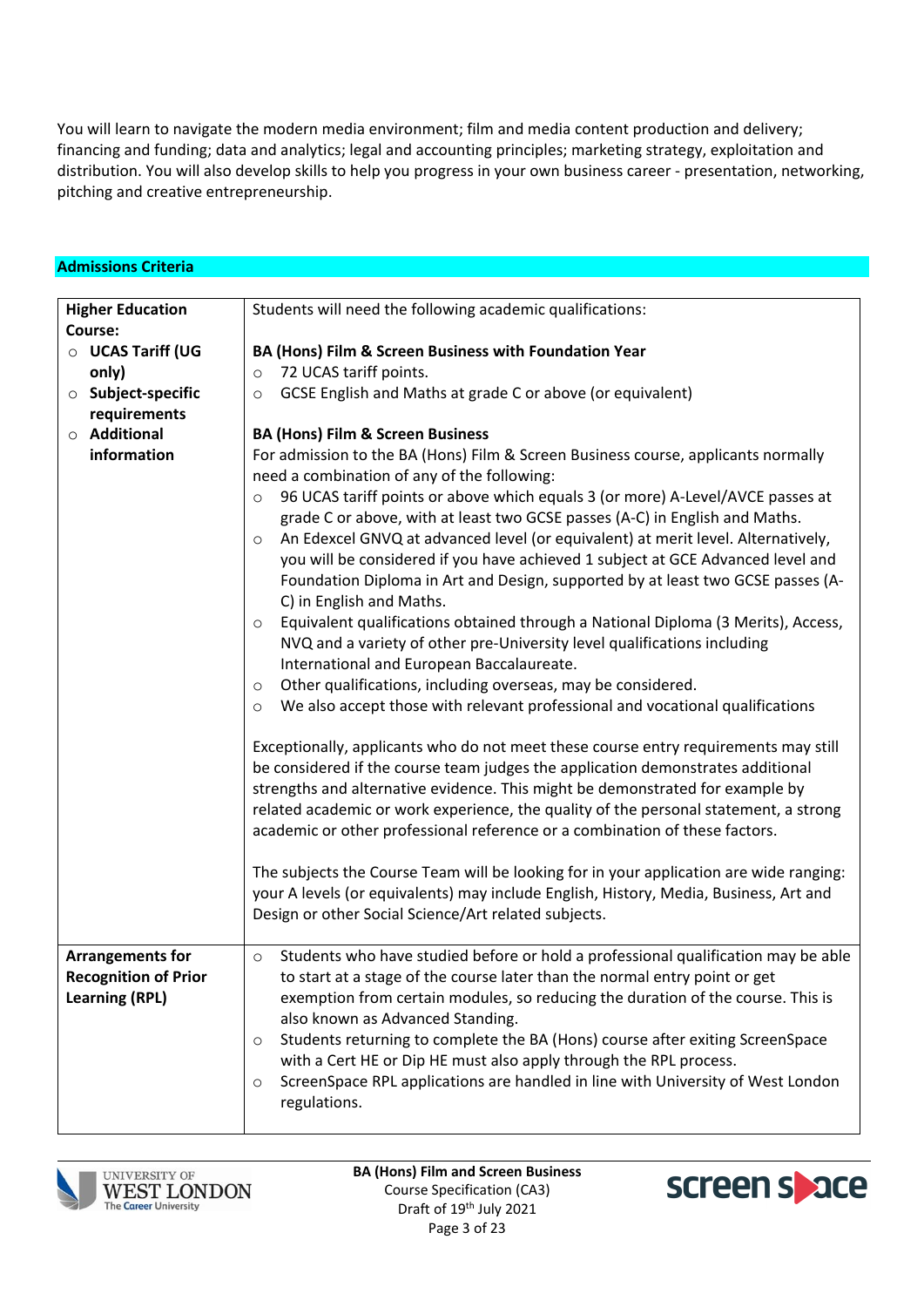| <b>IELTS Score for</b><br><b>International Students</b> | <b>BA (Hons) Film &amp; Screen Business</b><br>6.0 overall, and a minimum of 5.5 in each of the four individual elements of<br>$\circ$<br>reading, writing, speaking and listening                        |
|---------------------------------------------------------|-----------------------------------------------------------------------------------------------------------------------------------------------------------------------------------------------------------|
|                                                         | BA (Hons) Film & Screen Business with Foundation Year<br>Foundation: 5.5 overall, and a minimum of 5.5 in each of the four individual<br>$\Omega$<br>elements of reading, writing, speaking and listening |

### **3. Course Structure Diagram**

All modules are listed below in level order. Those listed in blue (with a \*) are shared with BA (Hons) Content Media and Film Production and/or other courses. The modules are listed in a more detailed structure diagram below.

| <b>Module Title</b>                      | Code            | Level                   | <b>Credits</b> | <b>Pre-requisites</b> | <b>Core</b> |
|------------------------------------------|-----------------|-------------------------|----------------|-----------------------|-------------|
| Level 3                                  |                 |                         |                |                       |             |
| Personalised Learning*                   | <b>ED30003E</b> | 3                       | 20             | N/A                   | Core        |
| Academic Performance*                    | ED30002E        | 3                       | 20             | N/A                   | Core        |
| Contextual Studies in Media & Design*    | AD30002E        | 3                       | 20             | N/A                   | Core        |
| Creative Research in Media & Design*     | AD30003E        | 3                       | 20             | N/A                   | Core        |
| <b>Creative Sectors*</b>                 | AD30004E        | $\overline{3}$          | 20             | N/A                   | Core        |
| <b>Foundation Major Project*</b>         | AD30005E        | $\overline{\mathbf{3}}$ | 20             | N/A                   | Core        |
| Level 4                                  |                 |                         |                |                       |             |
| Tell a Story: Screen Sense*              | MA401480        | 4                       | 20             | N/A                   | Core        |
| Tell a Story: Craft Skills*              | MA40146O        | $\overline{4}$          | 20             | N/A                   | Core        |
| Tell a Story: Production*                | MA401470        | $\overline{4}$          | 20             | N/A                   | Core        |
| Change Hearts: Screen Industry           | <b>MA40160E</b> | 4                       | 20             | N/A                   | Core        |
| <b>Introductory Business Skills</b>      | MA40161E        | $\overline{4}$          | 20             | N/A                   | Core        |
| Change Hearts: Entrepreneur              | MA40162E        | 4                       | 20             | N/A                   | Core        |
| Level 5                                  |                 |                         |                |                       |             |
| Change Minds: Screen Industry            | <b>New</b>      | 5                       | 20             | N/A                   | Core        |
| <b>Business Management</b>               | <b>New</b>      | 5                       | 20             | N/A                   | Core        |
| Change Minds: Entrepreneur               | <b>New</b>      | 5                       | 20             | N/A                   | Core        |
| Entertain Me: Screen Industry            | <b>New</b>      | 5                       | 20             | N/A                   | Core        |
| <b>Production and Project Management</b> | <b>New</b>      | 5                       | 20             | N/A                   | Core        |
| Entertain Me: Entrepreneur               | <b>New</b>      | 5                       | 20             | N/A                   | Core        |
| Level 6                                  |                 |                         |                |                       |             |
| Become Influential: Screen Industry      | <b>New</b>      | 6                       | 20             | N/A                   | Core        |
| <b>Strategic Business Thinking</b>       | <b>New</b>      | 6                       | 20             | N/A                   | Core        |
| Become Influential: Entrepreneur         | <b>New</b>      | 6                       | 20             | N/A                   | Core        |
| Be an Entrepreneur: Screen Industry      | <b>New</b>      | 6                       | 20             | N/A                   | Core        |
| Be an Entrepreneur: Project              | <b>New</b>      | 6                       | 40             | N/A                   | Core        |

#### Foundation Year

*This year is delivered by the University of West London.*

| <b>Module Title</b>   | Code     | <b>Level</b> | <b>Credits</b> | <b>Pre-requisites</b> | <b>Core</b> |
|-----------------------|----------|--------------|----------------|-----------------------|-------------|
| Semester 1            |          |              |                |                       |             |
| Personalised Learning | ED30003E |              | 20             | N/A                   | Core        |



UNIVERSITY OF **WEST LONDON The Career University** 

**BA (Hons) Film and Screen Business** Course Specification (CA3) Draft of 19<sup>th</sup> July 2021 Page 4 of 23

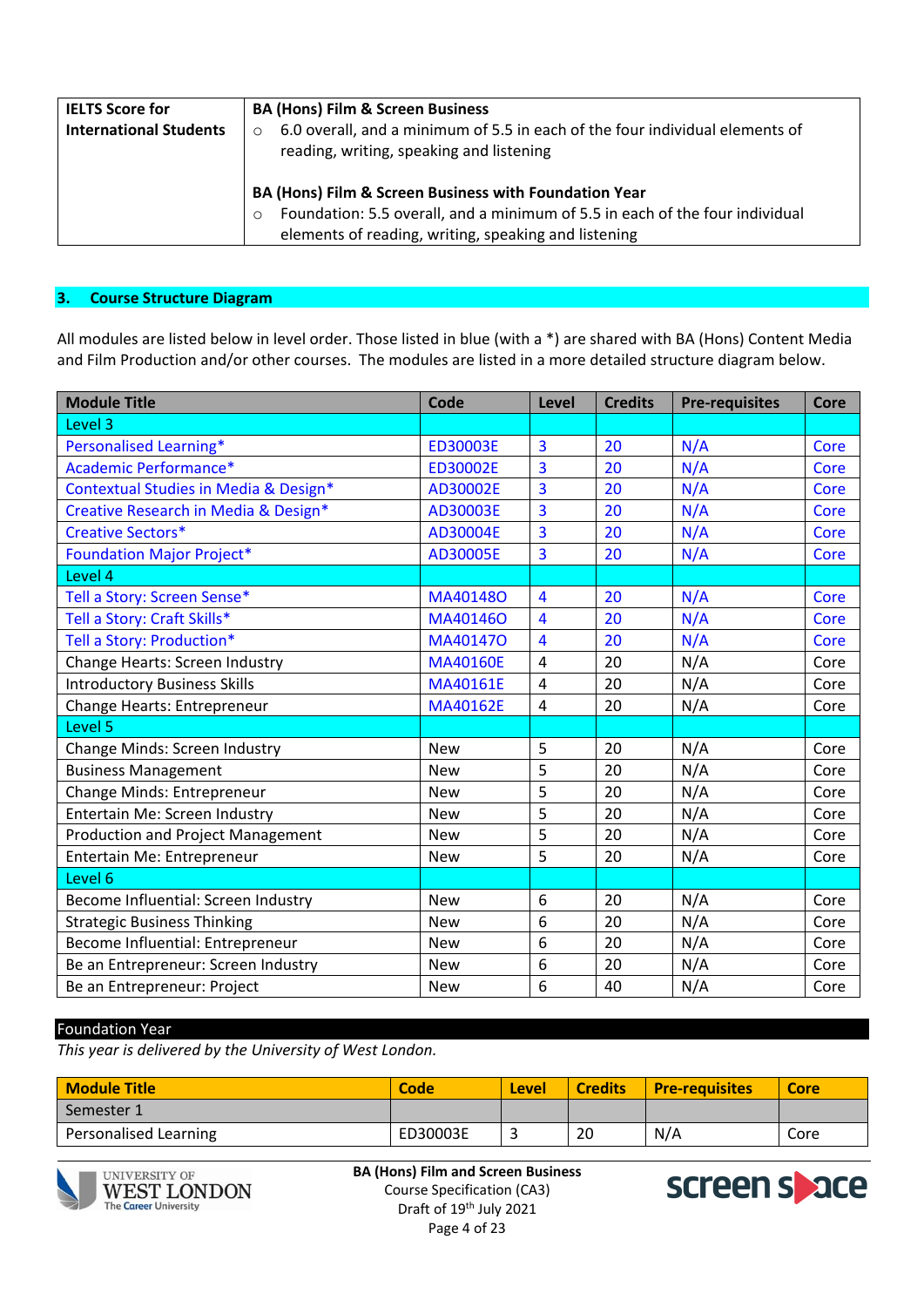| Academic Performance                 | ED30002E | 20 | N/A | Core |
|--------------------------------------|----------|----|-----|------|
| Contextual Studies in Media & Design | AD30002E | 20 | N/A | Core |
| Semester 2                           |          |    |     |      |
| Creative Research in Media & Design  | AD30003E | 20 | N/A | Core |
| <b>Creative Sectors</b>              | AD30004E | 20 | N/A | Core |
| <b>Foundation Major Project</b>      | AD30005E | 20 | N/A | Core |

#### Year 1 (Level 4)

| <b>Semester 1: Tell a Story</b>                        |                                                                |  |  |  |  |  |
|--------------------------------------------------------|----------------------------------------------------------------|--|--|--|--|--|
|                                                        |                                                                |  |  |  |  |  |
| <b>Tell a Story: Screen Sense</b>                      | <b>Tell a Story: Craft Skills</b>                              |  |  |  |  |  |
| introduction to story telling for                      | 20 credits, Code: MA401460, No Prerequisites, Core             |  |  |  |  |  |
| all screen types, formats, and genres                  |                                                                |  |  |  |  |  |
|                                                        | tools, craft, techniques and skills for screen<br>$\circ$      |  |  |  |  |  |
| 20 credits, Code: MA401480, No Prerequisites, Core     | grammar and screen formats                                     |  |  |  |  |  |
|                                                        | use of digital video equipment<br>$\circ$                      |  |  |  |  |  |
| history of the creative screen industry<br>$\circ$     | the impact of directing, camera, sound and editing<br>$\Omega$ |  |  |  |  |  |
| perspectives on story-telling<br>$\circ$               | choices                                                        |  |  |  |  |  |
| reaching, building and engaging an audience<br>$\circ$ | the role and operation of key departments<br>$\circ$           |  |  |  |  |  |
| risks and ethics<br>$\circ$                            |                                                                |  |  |  |  |  |
|                                                        |                                                                |  |  |  |  |  |
|                                                        |                                                                |  |  |  |  |  |
| <b>Tell a Story: Production</b>                        |                                                                |  |  |  |  |  |

**Tell a Story: Production**  *20 credits, Code: MA40147O, No Prerequisites, Core*

make a coherent production, find an audience and tell them a story

### **Semester 2: Change Hearts**

#### **Change Hearts: Screen Industry** *documentary and social impact filmmaking 20 credits, Code: New module, No Prerequisites, Core* ○ history and current business practices of<br>○ use of audience studies, research, and pr use of audience studies, research, and project management skills, o importance of budgeting, scheduling and financial planning dramatic storytelling principles **Introductory Business Skills** *20 credits, Code: New module, No Prerequisites, Core* o business functions and the roles of production managers and business managers o employment, team management, marketing and sales practice o financial management practice and funding models o uses of business planning and project management o market research, segmentation and analysis

**Change Hearts: Entrepreneur** *20 credits, Code: New module, No Prerequisites, Core*

create a business proposal or produce a production which uses the emotional power of storytelling to change opinion, attitude or behaviour



UNIVERSITY OF **WEST LONDON The Career University** 

**BA (Hons) Film and Screen Business** Course Specification (CA3) Draft of 19<sup>th</sup> July 2021 Page 5 of 23

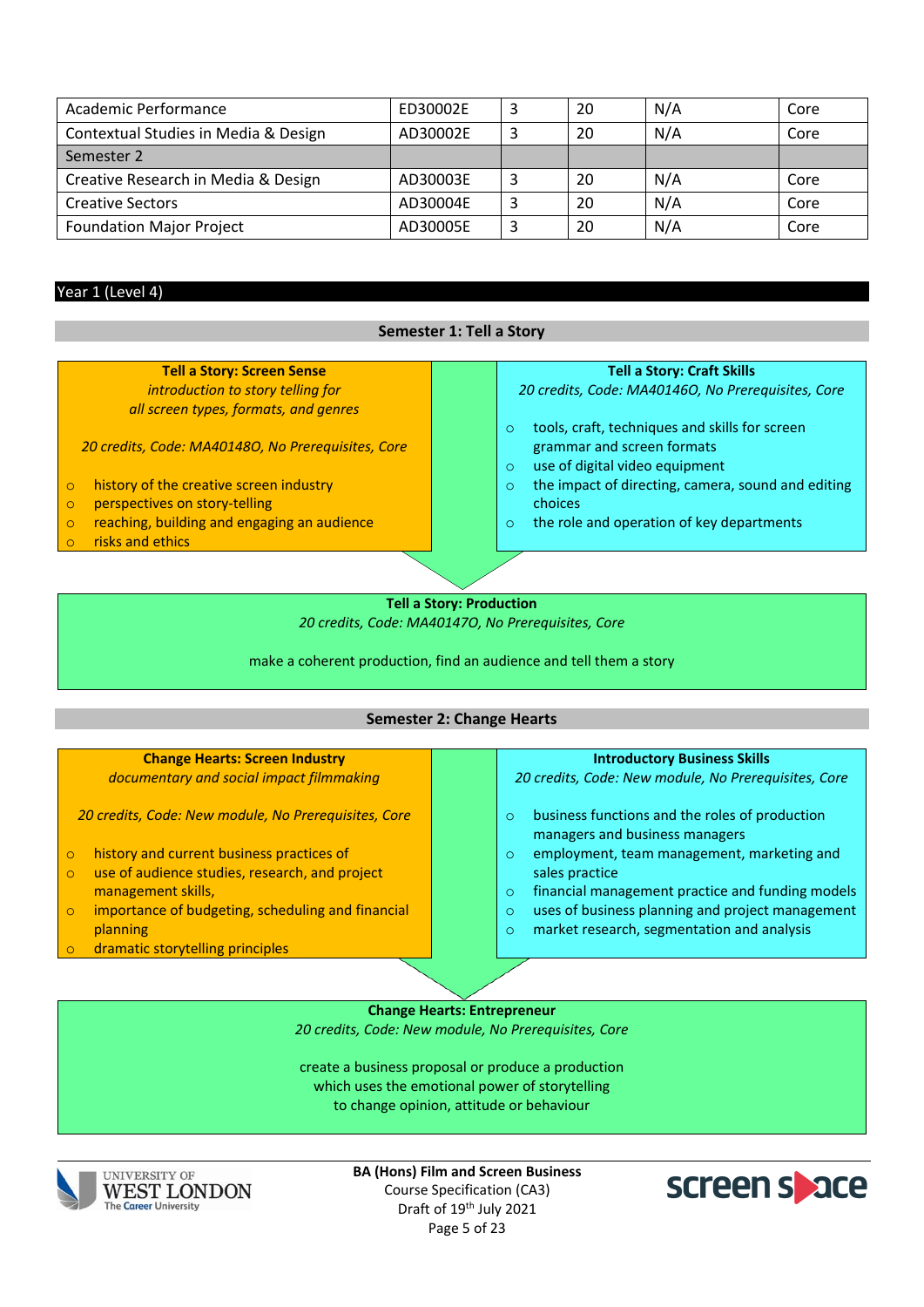#### **Semester 1: Change Minds**

#### **Change Minds: Screen Industry** *advertising and branded content*

*20 credits, Code: New module, No Prerequisites, Core*

- o history, business practice, content and technology
- o audience aggregation and targeting
- o verbal and digital promotion methods
- o understand how different types of researching can be used and applied to industry.
- o viability of commercial ideas and concepts that portray brand and express identity

# **Business Management**

*money, law and marketing*

*20 credits, Code: New module, No Prerequisites, Core*

- o intellectual property and copyright
- o legal and ethical requirements, codes of practice and documentation
- o producing budgets and other financial resourcing projections
- $\circ$  creating and managing marketing and sales plans<br> $\circ$  creating copy to market and support productions
- creating copy to market and support productions

**Change Minds: Entrepreneur** *20 credits, Code: New module, No Prerequisites, Core*

deploy project management, financial, marketing and technical skills by researching and creating a business plan or producing a piece of advertising or branded content designed to alter consumer opinion and behaviour

#### **Semester 2: Entertain Me**

**Entertain Me: Screen Industry** *film and television*

*20 credits, Code: New module, No Prerequisites, Core*

- o evolution of industries and audience relationship
- o key storytelling conventions and dramatic principles
- o commissioning, funding, project management and distribution across platforms and territories
- o resolution of problems through use of resources and outside research using different methods

#### **Production and Project Management**

*People and project management, budgeting and scheduling*

*20 credits, Code: New module, No Prerequisites, Core*

- o planning, selecting and procuring resources and people
- o organising, supporting and managing teams, including communication and quality of work
- o planning and managing production operations and project schedules
- o controlling and managing production and project expenditure

#### **Entertain Me: Entrepreneur**

*20 credits, Code: New module, No Prerequisites, Core*

use different methods of research, business, and project management skills and industry awareness in the production of a short film, TV pilot or feature film excerpt or trailer or the building of a comprehensive pitch deck and business plan for a film or television series



**BA (Hons) Film and Screen Business** Course Specification (CA3) Draft of 19<sup>th</sup> July 2021 Page 6 of 23

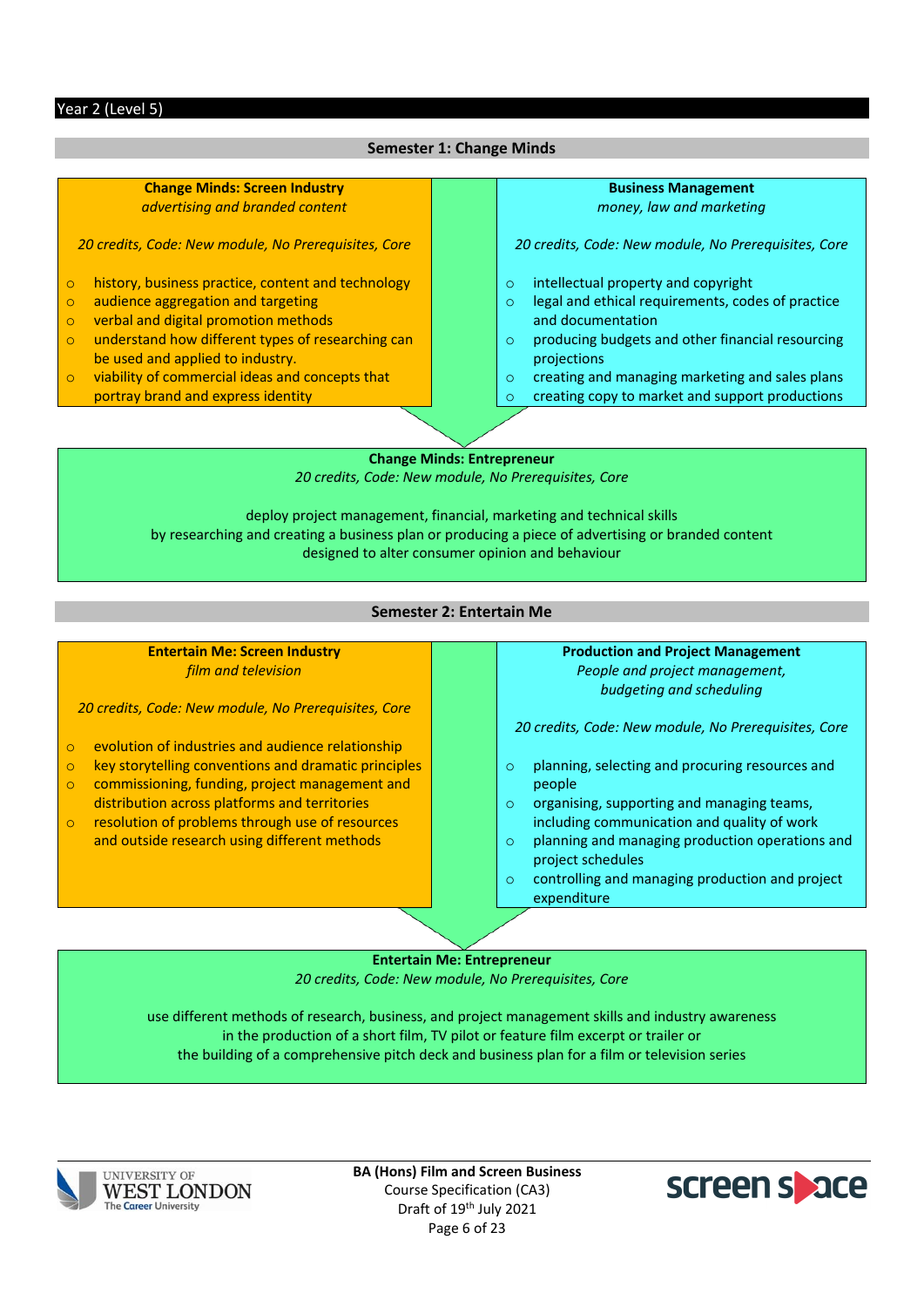#### Year 3 (Level 6)

#### **Semester 1: Become Influential**

**Become Influential: Screen Industry** *building audience retention through digital media or episodic production*

*20 credits, Code: New module, No Prerequisites, Core*

- o creative forces, democratic business practices and economic drivers
- o webisodic story production and delivery
- o sustainable vehicle for audience connectivity, audience loyalty and brand communication
- o new business opportunities of evolving production and distribution technologies

#### **Strategic Business Thinking**

*20 credits, Code: New module, No Prerequisites, Core*

- o entrepreneurial and strategic management principles
- o growth policies and change
- o sustainable business models and ethical research
- o audience development and sustainability
- o securing finance
- o impact of business and production activities on society and the environment

**Become Influential: Entrepreneur**  *20 credits, Code: New module, No Prerequisites, Core*

use strategic management principles, business techniques, entrepreneurial skills and organisational and management skills in relation to the production of and/or planning and distribution of a new or innovative digital project for TV or online platform which could build an audience or achieve long-term viability

#### **Semester 2: Be an Entrepreneur**

#### **Be an Entrepreneur: Screen Industry**

*creative entrepreneurship and business development*

*20 credits, Code: New module, No Prerequisites, Core*

- o autonomy, independent thinking, entrepreneurism
- $\circ$  design and development of concept driven project, business plan or venture
- o advanced communication, independent and collaborative working
- $\circ$  high-level knowledge of audience engagement and research skills (qualitative and quantitative)

**Be Entrepreneurial: Project** *graduation project*

*40 credits, Code: New module, No Prerequisites, Core*

integrate a wide range of key business, strategic management, communication, leadership, team-work and production skills to research plan/schedule, finance, produce and/or distribute a graduation project using original research. This project aims to successfully meets creative and strategic objectives, maximises (potential) audience engagement, responds to opportunities and meets the requirements of intended screen platforms,

evaluate achievement of creative intentions, team objectives, professional practice standards, and preparation for employment



**UNIVERSITY OF WEST LONDON The Career University** 

**BA (Hons) Film and Screen Business** Course Specification (CA3) Draft of 19<sup>th</sup> July 2021 Page 7 of 23

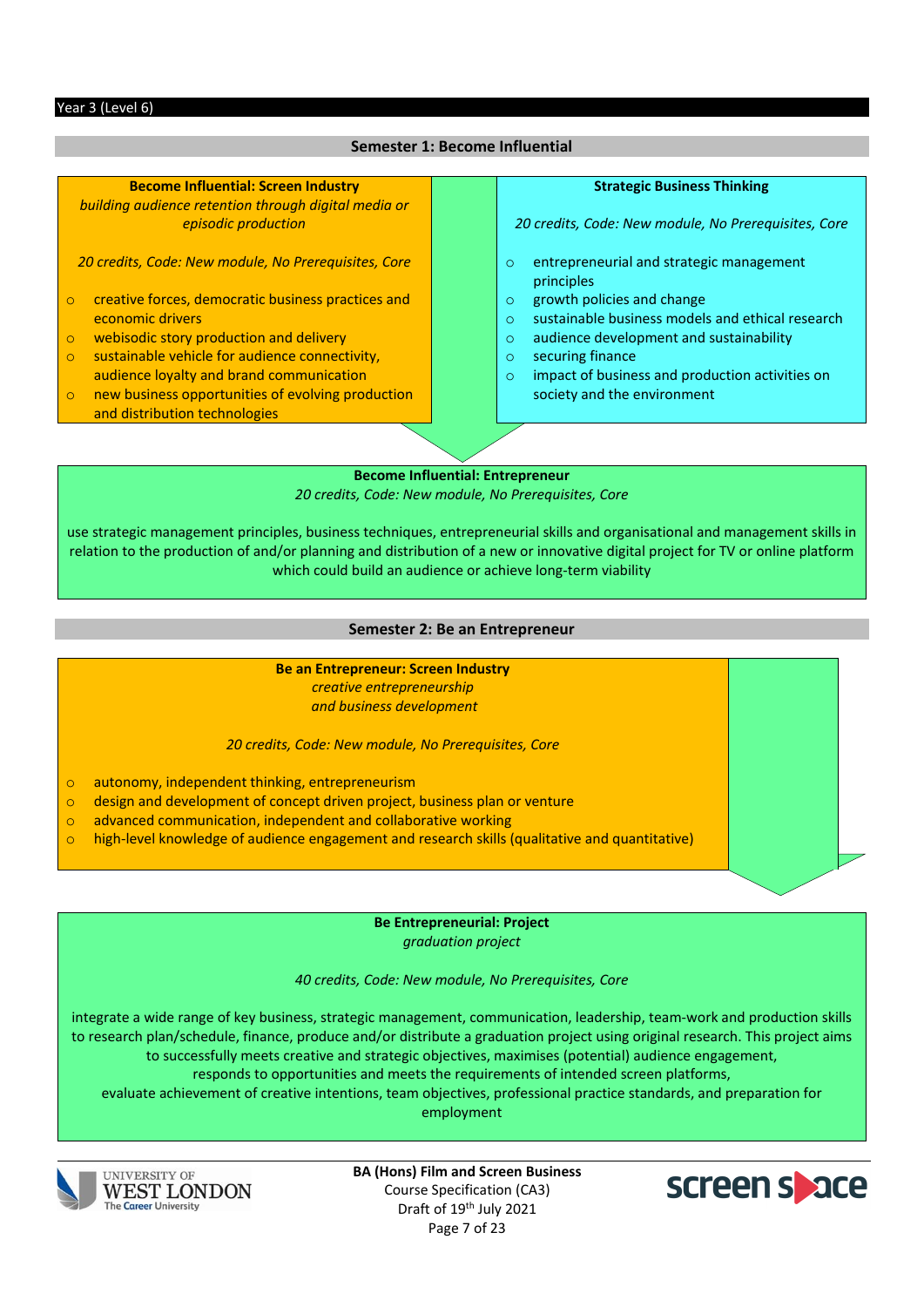#### **4. Course Aims**

#### **Aims**

If you engage fully in this programme, you will:

- o understand the basics of narrative storytelling and be familiar with production and postproduction processes
- $\circ$  understand the business of storytelling across platforms how these have developed over time; how they impact on the worlds of communication, media, film, and screen enterprise, and how they are likely to change over time, with reference to technological, cultural and social dynamics
- o understand the markets, finance structures, information systems, technology, legal and accounting structures, and socio-political landscape and be able to reference this in the development of your ideas and business plans
- $\circ$  be able to develop and pitch ideas, proposals, and business plans in response to set briefs both collectively and individually, and to respond to problems and challenges.
- o have the skills to inspire teams, co-operate with others, project manage, organise, network, and work collaboratively in creative and business teams.
- $\circ$  understand how to apply different research methods to gather and anlayse information and the ethical implications of doing do
- $\circ$  have relevant practical, business, management and entrepreneurial skills to work entrepreneurially and to secure employment in the film, screen, and creative sectors

### **What will I Study?**

This course challenges students to:

- o find and nurture their audiences, and in doing so learn creative entrepreneurship, the business of storytelling, and key technical skills related to business development.
- o gain entry into the business side of the screen media and content industries learn through research and experience, gain skills through action
- $\circ$  build a portfolio, helping you to take the next steps into the creative industries which you are interested in whether it be core finance, distribution, marketing, promotion or running your own business
- o gain a deep understanding of the relevant markets, business models, and industry structures and thereby equip you to create, finance, sell and distribute better and more successful audience-centric content and film.

### **5. Content by Level**

#### **Summary**

### **BA (Hons) Film and Screen Business with Foundation**

The BA (Hons) Film and Screen Business programme is a three-year course, and when taken with the Foundation Year is a four-year full-time course. The Foundation Year consists of two semesters, with two modules taught across each semester, and 2 per semester in addition. In the following years (Levels 4, 5, 6) you will take three modules in each semester, as follows.

#### **BA (Hons) Film and Screen Business**

The programme is made up of Level 4, 5 and 6 modules delivered over six consecutive semesters, each focusing on a key area of business within the screen industries, defined by the relationship between producer and audience.



**BA (Hons) Film and Screen Business** Course Specification (CA3) Draft of 19<sup>th</sup> July 2021 Page 8 of 23

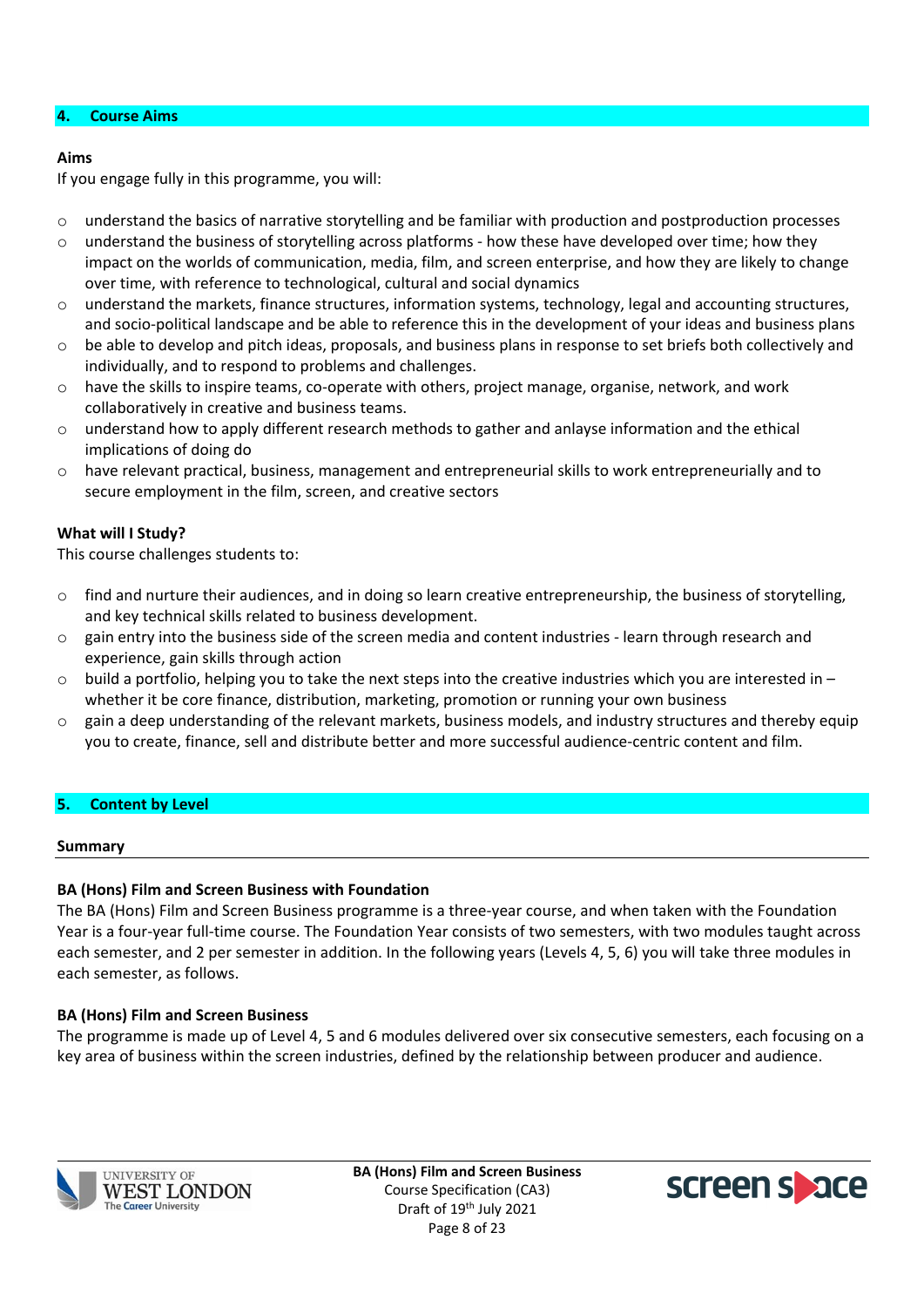#### **Learning Design Principles**

#### **Production**

- o We believe that in order to succeed as a business practitioner in the screen industries, you need to understand the basics of film and content production.
- o Your first semester, *Tell a Story*, is therefore designed to teach you the basics physical production (directing, camera and sound) and post production in the *Tell a Story: Craft Skills* module and to introduce you to narrative design, script writing, and the screen industry in *Tell a Story: Screen Sense*.
- $\circ$  These two modules are principally taught in the first 9 weeks of the semester, following which you will also be involved in the production of a short film in the *Tell a Story: Production* module, which you will submit in Week 16.
- $\circ$  In subsequent semesters, you will have the option to produce films, working in partnership with students on the BA(Hons) Content, Media and Film Production programme or to submit assignments which are more business focused. We give this choice to encourage a diverse range of submissions and to widen participation on different projects.

### **Film and Screen Business**

- o The following four semesters are each defined by the relationship between producer or business owner and the intended audience in successive business sectors, as follows:
	- *Change Hearts* is concerned with using the power of storytelling to change opinion, attitude or behaviour, such as in social impact filmmaking or documentary / factual production.
	- *Change Minds* is about impacting consumer opinion or behaviour, such as to inspire a purchasing decision in – for example - advertising or branded content.
	- *Entertain Me* is about entertainment, such is in film and television production.
	- *Become Influential* is about building and retaining an audience, such as may be achieved by a creator on YouTube or other social platforms or through episodic production.
- o In each of these semesters you will study three modules:
	- *Screen Industry* modules address the relationship between a production and its audience, and cover purpose, narrative, business models and entrepreneurship, as well as focusing on the story and business models that apply to the specific semester.
	- *Business Skills* modules cover the core technical skills you need in order to successfully run a business and become part of the next generation of creative entrepreneurs. The modules progressively develop general and specific skills in this area including different research methods and analysis, project management, marketing, finance and accounting, and strategy.
	- Skills learned in these modules are then applied to an entrepreneurial or creative brief as part of your key project for the *Entrepreneur* module. This could be researching and setting out a business plan, running a marketing campaign, financing a short film or organizing a film festival, or working on a production with fellow students from either this course or the BA Content, Media and Film Production programme. If students choose to produce a production, they will respond to a specific brief presented by an industry partner expert in that audience relationship and are judged by them at the end of the module.
- $\circ$  By fully engaging in the course and fulfilling the learning outcomes, you will develop knowledge and understanding, critical analysis and practical skills to help you become a business practitioner within the creative industries.

#### **Production and Entrepreneur: Learn through Doing**

 $\circ$  This is a creative industry focused course where you're encouraged to work on real business and entrepreneurial projects and/or productions. You'll be delivering set projects against key objectives, both independently or as part of a team.



**BA (Hons) Film and Screen Business** Course Specification (CA3) Draft of 19<sup>th</sup> July 2021 Page 9 of 23

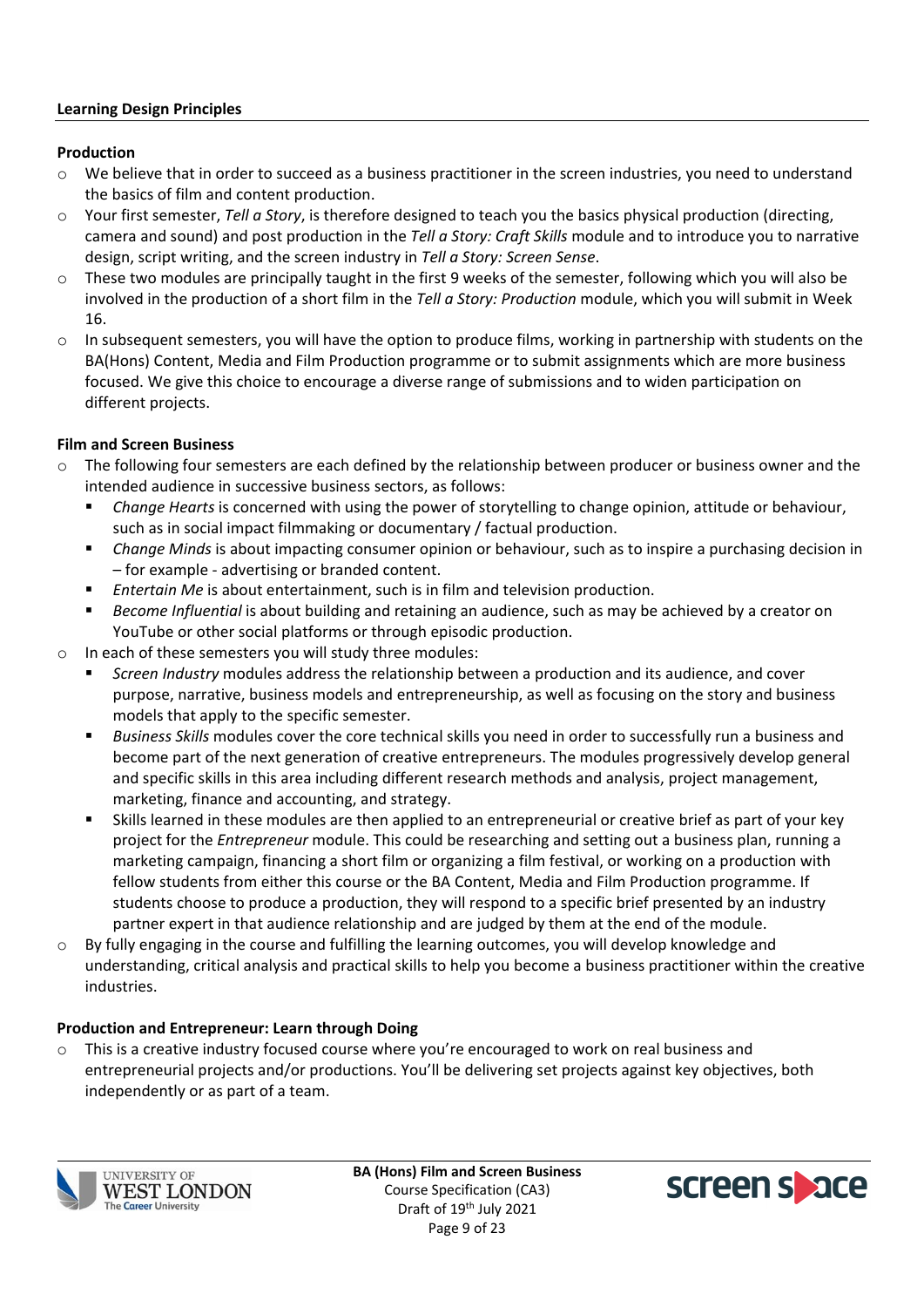- o We prefer giving you challenge-based assessments, rather than exams or tests because we feel it's a stronger preparation for real-world industry. Whilst there are no 'exams', research skills and academic reflective written and video work are required to support all submitted projects.
- $\circ$  In each semester, a producer or representative of a business or commercial body which specialises in the relevant aspect of the screen industry studied in that semester, will set a brief, which you will fulfil in the Production or Entrepreneur module.

### **Optionality**

- o While you will take the same modules as all other students on the course, there is optionality within these modules. This has been designed to encourage equality, diversity and inclusion and has been included in the curriculum design in a number of ways:
	- in the way you approach tasks or assessment options, selecting what portfolio work you submit for *Screen Industry* and *Business Skills* modules.
	- To widen participation and support for those with learning differences / disabilities there is also optionality in terms of the format of the *Enterpreneur* reflection assessment which can be written or a filmed vlog or audio.
	- You can choose to include your presentation pitch with your reflection
	- You will have options in terms of the variety of roles you undertake in the production modules, and the theme or genre you select for certain modules, particular at Level 6 in the *Be Influential* and *Be an Entrepreneur* semesters.

### **Progression of Learning**

- o The following framework defines common areas and aims for each module/semester. The framework allows for each semester to work synchronously with the rest, formalising key questions/concepts that are repeated at each level.
- o The framework suggests key questions related to the student perspective/experience that are replicated sequentially in each semester.

### **Screen Industry Modules**

*Mission and Purpose*

- o What is my purpose as a business professional or entrepreneur?
- o How do I become an independent practitioner and learner?

### *Concept and strategy*

- o What do I want to say / do?
- $\circ$  What are the relevant theories which apply here?

### *Audience/Business/Distribution*

- o How do I reach my audience?
- o How do I integrate knowledge about the relevant screen business practices?

The modules develop across Levels 4 and 5 as follows:

- o knowledge and understanding of the evolving creative industries and the necessary business acumen needed to operate successfully within that space.
- o encouraging learners to engage with the relationship between business lead, producer and audience by asking them to focus on their own mission and purpose.
- $\circ$  the first semester module (Tell a Story) introduces students to the business of screen storytelling, emerging screen industries and how to take an idea from concept to pitch and market.



**UNIVERSITY OF** WEST LONDON The Career University

**BA (Hons) Film and Screen Business** Course Specification (CA3) Draft of 19<sup>th</sup> July 2021 Page 10 of 23

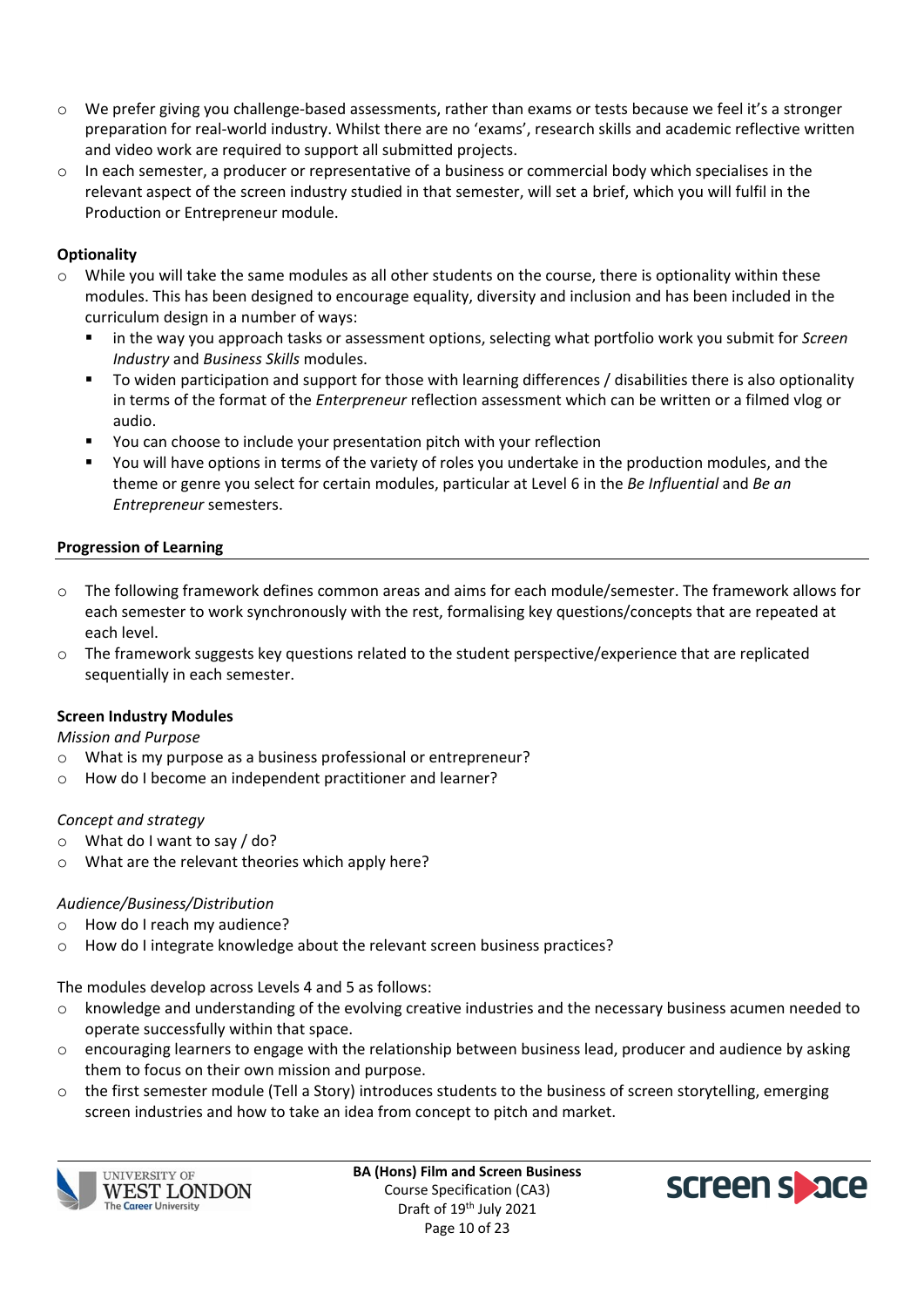$\circ$  Screen Industry modules then progressively develop production management and screen industry skills as well as focusing on the story and business models that apply to each specific semester.

### **Business Skills Modules**

*Technical Competence*

- $\circ$  How do I use the technical and business skills (financial planning, project management, digital tools) to achieve my aims in business or as an entrepreneur?
- o How can I use research to help me make informed decisions?

### *Creative Application*

 $\circ$  How do I use my industry and my understanding of industry conventions and related theories to produce work that is creatively competent and commercially viable?

The modules develop across Levels 4, 5, and 6 as follows:

- $\circ$  key business skills which will need to be learned and applied on any production project, taught specifically in relation to the area of business or entrepreneurship being covered that semester:
- o In Semester 1 (Tell a Story), students learn about the business of production based on an overall understanding of the range of elements which make up a production, including how to put forward finance and budgeting strategies.
- o From Semester 2 onwards, students learn and develop key business skills relevant to each semester. For example, research methods, project management tools, data and analytics, digital marketing, the role of crowdfunding, sales and distribution.
- $\circ$  These core skills will be used to help develop the artefact which will be created and assessed as part of the Entrepreneur (key project) module in each semester.

### **Entrepreneur Modules (Key Project)**

Combine the skills from the above modules to prepare, plan and deliver a business project or an entrepreneurial venture based on a key brief provided by industry, or to produce a film or piece of content.

While students will produce a project for the final assessment for each Key Project module, they can choose whether this is a project based on the partner brief or an idea of their own which links to the semester theme, provided they can make a business case for such a project based on:

- o Overall rationale for the project
- o Financial feasibility and realistic budget
- o Target audience
- o Demand for the product based on market research

Examples of assignments include a business plan with evidence of research for a short film or piece of content; production and distribution strategy of a documentary; a plan for a new entrepreneurial project involving film distribution or exhibition; proposal for project funding; or an entrepreneurial venture.

### **6. Course Learning Outcomes**

#### Knowledge and Understanding (A)

| Level 3                         | Level 4                     | Level 5                          | Level 6                             |
|---------------------------------|-----------------------------|----------------------------------|-------------------------------------|
| 1. Evidence an emerging ability | 1. Recognising key modes of | 1. Apply a detailed awareness of | 1. Judge the reliability, viability |
| to identify key concepts,       | communication and           | how legislation and business     | and significance of data linked     |
| theories and practices          | representation in           | codes of practice are relevant   | to opportunities within             |
| relevant to the appropriate     |                             | to film and screen industries.   |                                     |





**BA (Hons) Film and Screen Business** Course Specification (CA3) Draft of 19<sup>th</sup> July 2021 Page 11 of 23

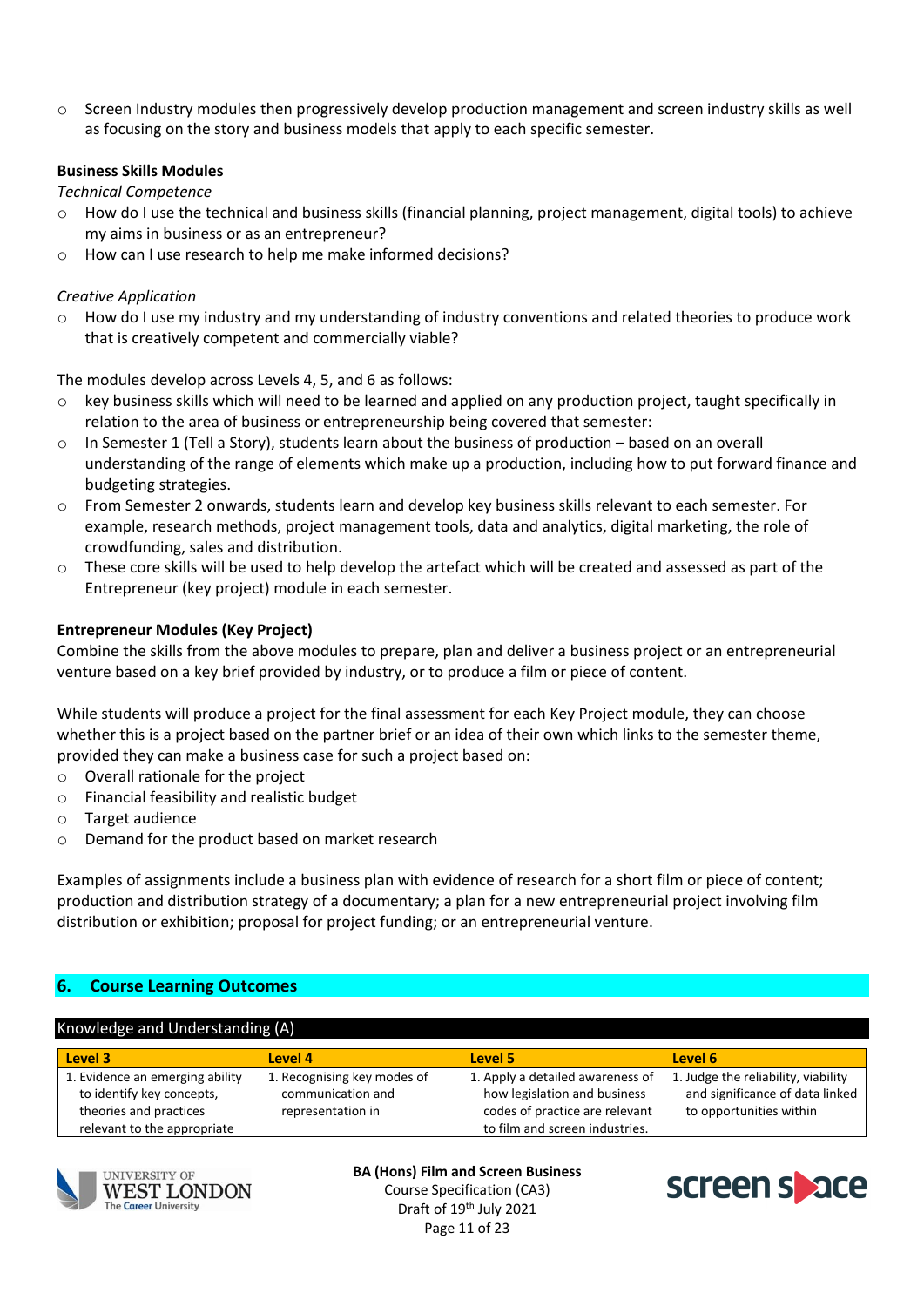| <b>Relevant Modules</b><br>o Personalised Learning<br>○ Academic Performance<br>○ Contextual Studies in                                                                                                                                                  | <b>Relevant Modules</b><br>o Tell a Story: Screen Sense<br>o Tell a Story: Craft Skills<br>o Change Hearts: Screen Industry                                                                                                                                                                                    | <b>Relevant Modules</b><br>o Change Minds: Screen Industry<br><b>O</b> Business Management<br>o Change Minds: Entrepreneur                                                                                                                                                                                                                                                  | linked to long-term viability<br>for film and screen businesses<br>at a level of abstraction, and<br>decide how these should be<br>applied.<br><b>Relevant Modules</b><br>○ Become Influential: Screen<br>Industry<br>o Strategic Business Thinking                                                                                                                |
|----------------------------------------------------------------------------------------------------------------------------------------------------------------------------------------------------------------------------------------------------------|----------------------------------------------------------------------------------------------------------------------------------------------------------------------------------------------------------------------------------------------------------------------------------------------------------------|-----------------------------------------------------------------------------------------------------------------------------------------------------------------------------------------------------------------------------------------------------------------------------------------------------------------------------------------------------------------------------|--------------------------------------------------------------------------------------------------------------------------------------------------------------------------------------------------------------------------------------------------------------------------------------------------------------------------------------------------------------------|
|                                                                                                                                                                                                                                                          | basic concepts, theories and<br>principles associated with the<br>film and screen business and<br>management functions.                                                                                                                                                                                        | information about key<br>aspects and functions of film<br>and screen business and<br>management, to develop<br>approaches to problem<br>solving.                                                                                                                                                                                                                            | research and business<br>practices.<br>4. Judge the reliability, viability<br>and significance of practices<br>within screen industries.<br>5. Work with ideas and concepts                                                                                                                                                                                        |
| subject area (media and<br>communication).<br>2. Demonstrate an introductory<br>knowledge of contemporary<br>developments across a range<br>of media.<br>3. Show knowledge of the role<br>of technology in the<br>development of forms and<br>practices. | contemporary screen<br>practice.<br>2. Show awareness of the<br>critical role budgeting,<br>scheduling and financial<br>planning have on producing<br>screen or filmed work.<br>3. Evaluate key commercial,<br>cultural and technological<br>debates relevant to<br>production.<br>4. Develop knowledge of the | 2. Define and discuss the critical<br>role of audience in the<br>production of your own work.<br>3. Develop a critical awareness<br>of the key commercial,<br>technological and regulatory<br>implications relevant to the<br>screen industry landscape,<br>with the ability to debate<br>issues from a broader ethical<br>perspective.<br>4. Research: Collect and analyse | screen practice with a level of<br>autonomy.<br>2. Critically review, evaluate and<br>consolidate knowledge of key<br>commercial, historical,<br>cultural and technological<br>concepts relevant to the<br>screen industry landscape.<br>3. Demonstrate awareness of<br>personal responsibility and<br>professional codes of conduct<br>and incorporate these into |

#### Intellectual Skills (B)

| Level 3                                                                                                                                                                                                                                                                                                                                | Level 4                                                                                                                                                                                                                                                                                                                                                                                                      | Level 5                                                                                                                                                                                                                                                                                                                                                                                                                                                                                                                                                                                                                                                                                                                               | Level 6                                                                                                                                                                                                                                                                                                                                                                                                                                                                                                                                                                                                            |
|----------------------------------------------------------------------------------------------------------------------------------------------------------------------------------------------------------------------------------------------------------------------------------------------------------------------------------------|--------------------------------------------------------------------------------------------------------------------------------------------------------------------------------------------------------------------------------------------------------------------------------------------------------------------------------------------------------------------------------------------------------------|---------------------------------------------------------------------------------------------------------------------------------------------------------------------------------------------------------------------------------------------------------------------------------------------------------------------------------------------------------------------------------------------------------------------------------------------------------------------------------------------------------------------------------------------------------------------------------------------------------------------------------------------------------------------------------------------------------------------------------------|--------------------------------------------------------------------------------------------------------------------------------------------------------------------------------------------------------------------------------------------------------------------------------------------------------------------------------------------------------------------------------------------------------------------------------------------------------------------------------------------------------------------------------------------------------------------------------------------------------------------|
| 1. Evidence an emerging ability<br>to select appropriate research<br>sources to support written<br>and visual work.<br>2. Be able to participate in<br>informed discussion of<br>contemporary issues<br>circulating the subject area.<br>3. Develop the ability to reflect<br>on your own creative work -<br>strengths and weaknesses. | 1. Evaluate the skills needed to<br>analyse budgeting and<br>scheduling of various forms of<br>screen content.<br>2. Describe the various<br>concepts, ideas and theories<br>related to audience studies<br>and reading associated data.<br>3. Identify appropriate research<br>and project management<br>skills and how to apply them<br>to your work.<br>4. Analyse business data for<br>defined purposes. | 1. Analyse and evaluate various<br>forms of screen content and<br>entertainment business<br>practices, applying a self-<br>reflective approach in the<br>interpretation of your own<br>work and the work of others.<br>2. Assess and communicate<br>ideas and theories that<br>underpin your business<br>practice, setting a broader<br>framework for the analysis of<br>your own work.<br>3. Use appropriate research<br>skills to explore patterns and<br>relationships when<br>developing of your screen<br>business projects,<br>understanding the limits of<br>such data.<br>4. Develop sound understanding<br>of relevant business issues<br>facing film and screen<br>businesses and design and<br>critically evaluate systems | 1. Demonstrate a systematic<br>understanding of the market<br>within the screen industries,<br>using research methods to<br>help identify potential<br>business opportunities or<br>areas of professional<br>development.<br>2. Identify the possibility of new<br>conceptual and theoretical<br>issues that underpin your<br>screen practice, within<br>existing knowledge<br>frameworks.<br>3. Employ cognitive skills of<br>critical thinking, analysis and<br>synthesis to identify implicit<br>values and evaluate<br>outcomes.<br>4. Achieve a body of work that is<br>coherent, resolved and<br>reflective. |



UNIVERSITY OF WEST LONDON The Career University

**BA (Hons) Film and Screen Business** Course Specification (CA3) Draft of 19<sup>th</sup> July 2021 Page 12 of 23

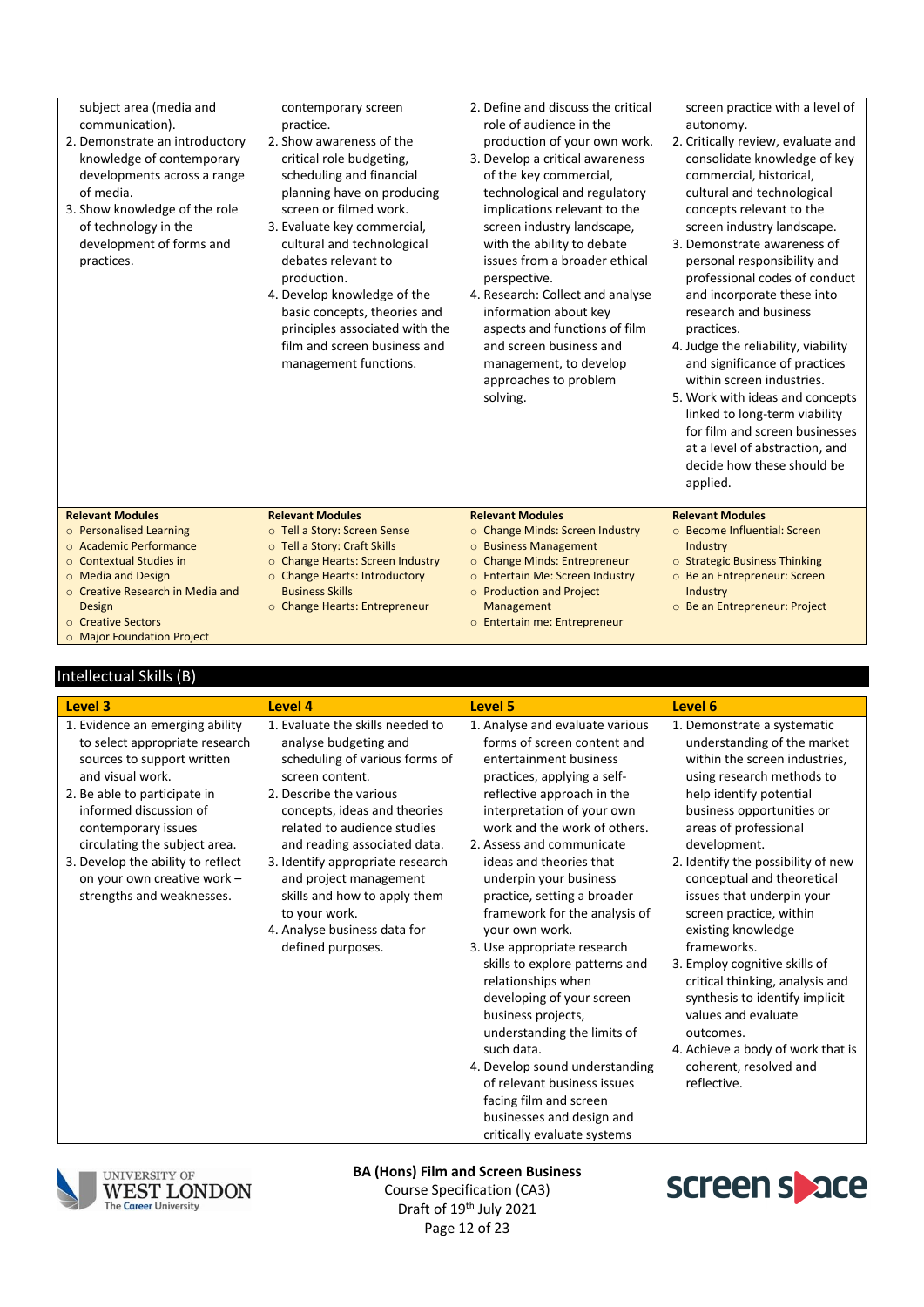|                                                                                                                                                                   |                                                                                                                                                                                            | and operations for specific<br>business contexts.                                                                                                                    |                                                                                                                                                                   |
|-------------------------------------------------------------------------------------------------------------------------------------------------------------------|--------------------------------------------------------------------------------------------------------------------------------------------------------------------------------------------|----------------------------------------------------------------------------------------------------------------------------------------------------------------------|-------------------------------------------------------------------------------------------------------------------------------------------------------------------|
| <b>Relevant Modules</b>                                                                                                                                           | <b>Relevant Modules</b>                                                                                                                                                                    | <b>Relevant Modules</b>                                                                                                                                              | <b>Relevant Modules</b>                                                                                                                                           |
| o Personalised Learning<br>$\circ$ Academic Performance<br>$\circ$ Contextual Studies in Media and<br><b>Design</b><br>○ Creative Research in Media and<br>Design | o Tell a Story: Screen Sense<br>o Tell a Story: Production<br>o Change Hearts: Screen Industry<br>○ Change Hearts: Introductory<br><b>Business Skills</b><br>○ Change Hearts: Entrepreneur | ○ Change Mind: Screen Industry<br>o Business Management<br>o Change Minds: Entrepreneur<br>o Entertain Me: Screen Industry<br>o Production and Project<br>Management | ○ Become Influential: Screen<br>Industry<br>$\circ$ Strategic Business Thinking<br>o Become Influential: Entrepreneur<br>○ Be an Entrepreneur: Screen<br>Industry |
| ○ Creative Sectors<br>○ Foundation Major Project                                                                                                                  |                                                                                                                                                                                            | o Entertain Me: Entrepreneur                                                                                                                                         | ○ Be an Entrepreneur: Project                                                                                                                                     |

### Subject Practical Skills (C)

| Level 3                                                                                                                                                                                                                                   | Level 4                                                                                                                                                                                                                                                                                                                                                                                                                                                                                                                                  | <b>Level 5</b>                                                                                                                                                                                                                                                                                                                                                                                                                                                                                                                      | Level 6                                                                                                                                                                                                                                                                                                                                                                                                                                                                                                                                                                                                                                                                                                                                  |  |  |
|-------------------------------------------------------------------------------------------------------------------------------------------------------------------------------------------------------------------------------------------|------------------------------------------------------------------------------------------------------------------------------------------------------------------------------------------------------------------------------------------------------------------------------------------------------------------------------------------------------------------------------------------------------------------------------------------------------------------------------------------------------------------------------------------|-------------------------------------------------------------------------------------------------------------------------------------------------------------------------------------------------------------------------------------------------------------------------------------------------------------------------------------------------------------------------------------------------------------------------------------------------------------------------------------------------------------------------------------|------------------------------------------------------------------------------------------------------------------------------------------------------------------------------------------------------------------------------------------------------------------------------------------------------------------------------------------------------------------------------------------------------------------------------------------------------------------------------------------------------------------------------------------------------------------------------------------------------------------------------------------------------------------------------------------------------------------------------------------|--|--|
| 1. Evidence an ability to select<br>and utilise appropriate<br>practical tools and software<br>at an introductory level.<br>2. Produce work which<br>demonstrates an emerging<br>understanding of key practical<br>skills and techniques. | 1. Demonstrate the basic ability<br>to meet a production brief<br>under guidance using specific<br>technical, craft and creative<br>skills.<br>2. Utilise appropriate skills in<br>both individual and group<br>project work.<br>3. Identify key storytelling<br>techniques as they apply to<br>various forms of screen /<br>media content.<br>4. Develop simple strategies,<br>tactics and develop new skills<br>in basic functions of film and<br>screen business and<br>management within a<br>structured and managed<br>environment. | 1. Operate in situations of<br>varying complexity and<br>predictability in relation to<br>meeting a production brief<br>requiring the application of<br>financial, legal and marketing.<br>2. Project manage with limited<br>supervision within defined<br>guidelines, accepting<br>responsibility for outcomes in<br>individual and group work.<br>3. Apply learned methods and<br>techniques to review,<br>consolidate, extend and apply<br>your knowledge and<br>understanding of film and<br>screen business and<br>management. | 1. Apply a high degree of<br>autonomy, initiative and<br>entrepreneurial innovation in<br>situations of varying<br>complexity and predictability,<br>requiring selection from a<br>range of creative techniques.<br>2. Effectively research and<br>communicate a business plan<br>or screen industry venture,<br>displaying distinctive use of<br>aesthetics, technique and<br>practice.<br>3. Apply knowledge in<br>unfamiliar contexts and<br>synthesise ideas to manage<br>and exploit business products<br>or services and deliver<br>successful outcomes.<br>4. Take responsibility for your<br>learning, using reflection and<br>feedback to evaluate<br>capabilities, appraise<br>alternatives and plan and<br>implement actions. |  |  |
| <b>Relevant Modules</b><br>○ Contextual Studies in Media and<br><b>Design</b><br>o Creative Research in Media and<br><b>Design</b><br>○ Creative Sectors<br>o Foundation Major Project                                                    | <b>Relevant Modules</b><br>o Tell a Story: Craft Skills<br>o Tell a Story: Production<br>o Change Hearts: Introductory<br><b>Business Skills</b><br>o Change Hearts: Screen Industry<br>o Change Hearts: Introductory<br><b>Business Skills</b>                                                                                                                                                                                                                                                                                          | <b>Relevant Modules</b><br>o Business Management<br>o Change Minds: Entrepreneur<br>o Production and Project<br>Management<br>o Entertain Me: Entrepreneur                                                                                                                                                                                                                                                                                                                                                                          | <b>Relevant Modules</b><br>o Be an Entrepreneur: Screen<br>Industry<br>o Strategic Business Thinking<br>o Become Influential: Entrepreneur<br>O Be an Entrepreneur: Project                                                                                                                                                                                                                                                                                                                                                                                                                                                                                                                                                              |  |  |

# Key / Transferable Skills (D)

| Level 3                                                                                                                                                                                           | Level 4                                                                                                                                                                                                       | Level 5                                                                                                                                                                                                            | Level 6                                                                                                                                                                                                            |
|---------------------------------------------------------------------------------------------------------------------------------------------------------------------------------------------------|---------------------------------------------------------------------------------------------------------------------------------------------------------------------------------------------------------------|--------------------------------------------------------------------------------------------------------------------------------------------------------------------------------------------------------------------|--------------------------------------------------------------------------------------------------------------------------------------------------------------------------------------------------------------------|
| 1. Begin to develop IT skills<br>including basic competencies<br>in relevant software.<br>2. Gather and organise ideas,<br>expressing them effectively in<br>written, visual and verbal<br>means. | 1. Demonstrate discipline and<br>reliability as evidenced by<br>attendance, punctuality, and<br>fulfilment of obligations to<br>fellow students.<br>2. Communicate effectively in<br>written and verbal form, | 1. Communicate effectively in<br>written and verbal form,<br>summarise, and compare<br>ideas with clarity, think<br>critically, and give and receive<br>constructive feedback.<br>2. Interact effectively within a | 1. Communicate effectively by<br>enabling understanding and<br>engagement in various forms,<br>demonstrating the ability to<br>express and convey ideas<br>with clarity, think critically,<br>and give and receive |
| 3. Work productively individual                                                                                                                                                                   | demonstrate the ability to                                                                                                                                                                                    | team, giving and receiving                                                                                                                                                                                         | constructive feedback                                                                                                                                                                                              |
| as well as in a group.                                                                                                                                                                            | express and convey ideas                                                                                                                                                                                      | information and modifying                                                                                                                                                                                          |                                                                                                                                                                                                                    |



UNIVERSITY OF<br>**WEST LONDON**<br>The Career University

**BA (Hons) Film and Screen Business** Course Specification (CA3) Draft of 19<sup>th</sup> July 2021 Page 13 of 23

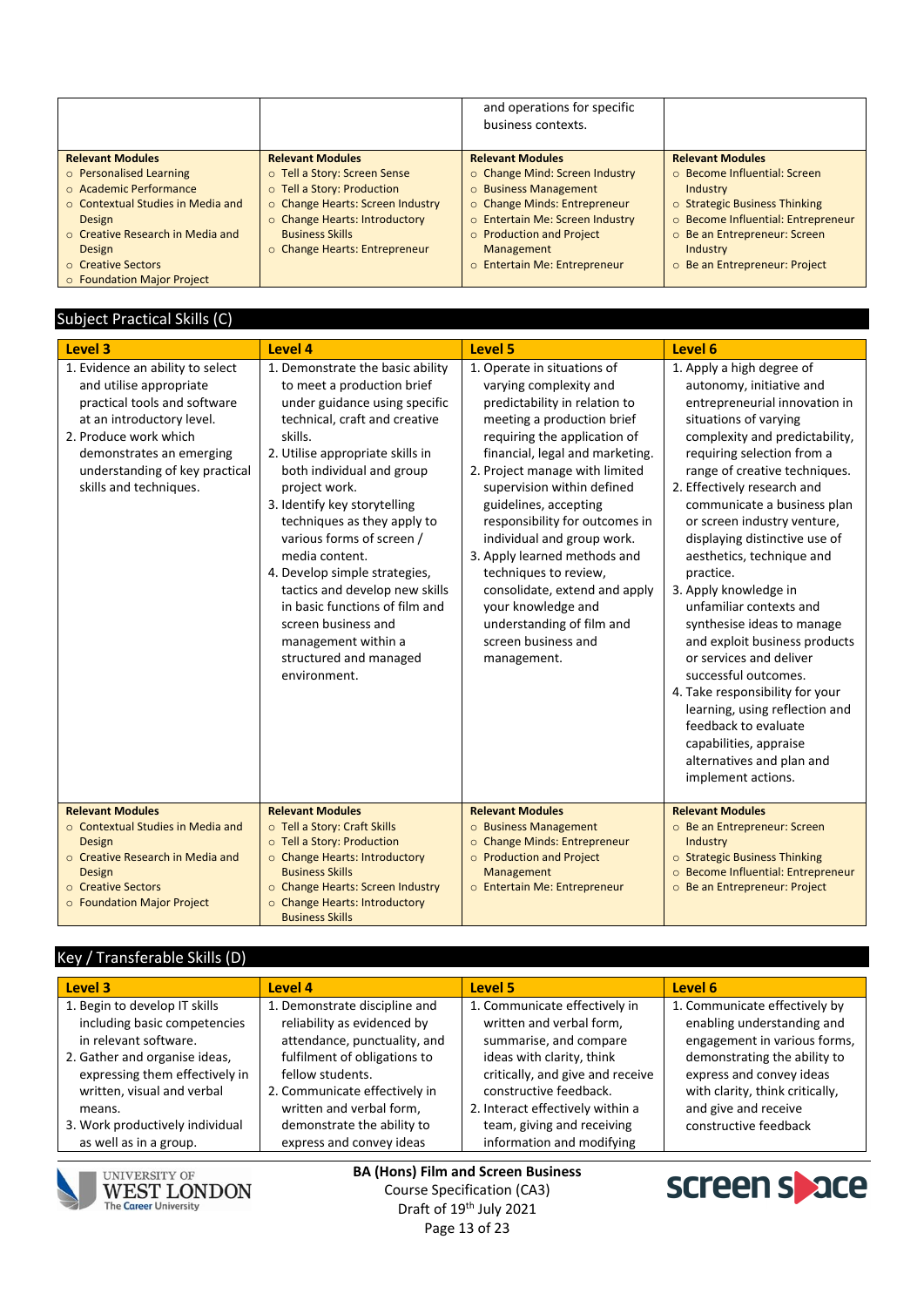| 4. Communicate effectively with<br>your peers and tutors. | with clarity, think critically,<br>and give and receive<br>constructive feedback.<br>3. Show appropriate<br>organizational skills in the<br>planning, preparation and<br>execution of individual and<br>group projects.<br>4. Display a pro-active approach<br>to resolving problems,<br>through the appropriate use<br>of resources.<br>5. Develop qualities and<br>transferable skills necessary<br>for employment at junior<br>level jobs and achieving<br>business goals. | responses where appropriate<br>to successfully execute<br>individual and group projects.<br>3. Work with limited supervision<br>to display autonomy,<br>independent thought,<br>employability and<br>professional practice.<br>4. Demonstrate awareness of<br>different business approaches<br>to resolve problems.<br>5. Communicate, orally or in<br>writing, production business<br>and management solutions in<br>an appropriate format | 2. Expand on comprehensive<br>organizational skills in the<br>planning, preparation and<br>successful execution of<br>individual and group projects.<br>3. Act with minimal supervision,<br>taking responsibility for<br>accessing and determining<br>support, accepting<br>accountability and<br>determining and achieving<br>person and/or group<br>outcomes.<br>4. Display a comprehensive<br>approach to using results-<br>oriented strategies and<br>critical thinking to resolving<br>problems.<br>5. Develop positive and<br>proactive attitudes towards<br>diversity, change and<br>enterprise, reflecting the<br>dynamism and vibrancy of the<br>production environment. |
|-----------------------------------------------------------|-------------------------------------------------------------------------------------------------------------------------------------------------------------------------------------------------------------------------------------------------------------------------------------------------------------------------------------------------------------------------------------------------------------------------------------------------------------------------------|---------------------------------------------------------------------------------------------------------------------------------------------------------------------------------------------------------------------------------------------------------------------------------------------------------------------------------------------------------------------------------------------------------------------------------------------|-----------------------------------------------------------------------------------------------------------------------------------------------------------------------------------------------------------------------------------------------------------------------------------------------------------------------------------------------------------------------------------------------------------------------------------------------------------------------------------------------------------------------------------------------------------------------------------------------------------------------------------------------------------------------------------|
| <b>Relevant Modules</b>                                   | <b>Relevant Modules</b>                                                                                                                                                                                                                                                                                                                                                                                                                                                       | <b>Relevant Modules</b>                                                                                                                                                                                                                                                                                                                                                                                                                     | <b>Relevant Modules</b>                                                                                                                                                                                                                                                                                                                                                                                                                                                                                                                                                                                                                                                           |
| o Personalised Learning                                   | o Tell a Story: Production                                                                                                                                                                                                                                                                                                                                                                                                                                                    | ○ Change Minds: Screen Industry                                                                                                                                                                                                                                                                                                                                                                                                             | ○ Become Influential Screen                                                                                                                                                                                                                                                                                                                                                                                                                                                                                                                                                                                                                                                       |
| ○ Academic Performance                                    | o Change Hearts: Screen Industry                                                                                                                                                                                                                                                                                                                                                                                                                                              | o Business Management                                                                                                                                                                                                                                                                                                                                                                                                                       | Industry                                                                                                                                                                                                                                                                                                                                                                                                                                                                                                                                                                                                                                                                          |
| ○ Contextual Studies in Media and                         | o Change Hearts: Entrepreneur                                                                                                                                                                                                                                                                                                                                                                                                                                                 | o Change Minds: Entrepreneur                                                                                                                                                                                                                                                                                                                                                                                                                | o Strategic Business Thinking                                                                                                                                                                                                                                                                                                                                                                                                                                                                                                                                                                                                                                                     |
| Design                                                    | o Tell a Story: Screen Sense                                                                                                                                                                                                                                                                                                                                                                                                                                                  | o Entertain Me: Screen Industry                                                                                                                                                                                                                                                                                                                                                                                                             | o Become Influential: Entrepreneur                                                                                                                                                                                                                                                                                                                                                                                                                                                                                                                                                                                                                                                |
| o Creative Research in Media and                          | o Change Hearts: Introductory                                                                                                                                                                                                                                                                                                                                                                                                                                                 | o Production and Project                                                                                                                                                                                                                                                                                                                                                                                                                    | o Be an Entrepreneur: Screen                                                                                                                                                                                                                                                                                                                                                                                                                                                                                                                                                                                                                                                      |
| Design                                                    | <b>Business Skills</b>                                                                                                                                                                                                                                                                                                                                                                                                                                                        | Management                                                                                                                                                                                                                                                                                                                                                                                                                                  | Industry                                                                                                                                                                                                                                                                                                                                                                                                                                                                                                                                                                                                                                                                          |
| ○ Creative Sectors                                        |                                                                                                                                                                                                                                                                                                                                                                                                                                                                               | o Entertain Me: Entrepreneur                                                                                                                                                                                                                                                                                                                                                                                                                | o Be an Entrepreneur: Project                                                                                                                                                                                                                                                                                                                                                                                                                                                                                                                                                                                                                                                     |
| <b>O</b> Foundation Major Project                         |                                                                                                                                                                                                                                                                                                                                                                                                                                                                               |                                                                                                                                                                                                                                                                                                                                                                                                                                             |                                                                                                                                                                                                                                                                                                                                                                                                                                                                                                                                                                                                                                                                                   |

### **7. Learning, Teaching and Assessment Strategies**

#### **Principles**

ScreenSpace is committed to providing quality education and practical training across the film, television and related creative industries. We embrace a diverse student population with an emphasis on practical learning, industryrelevant professionalism, ethical, inclusive, and broad-ranging practices and collaboration. The core values of our approach to Learning, Teaching and Assessment Policy are:

- o increase student engagement and learning opportunities
- o promote a variety of learning and teaching methods to reflect all types of student learners including active teaching
- o raise the level and standard of student progression and achievement
- o maintain high quality practice in learning and teaching
- o enable good teaching and assessment practice to be shared across the School
- o ensure diversity and equality and inclusion are present in all aspects of learning and teaching
- o professional development of staff

### **Equality, Diversity and Inclusion (EDI)**

MetFilm School's Diversity, Equality and Inclusion policy ensures the school's commitment to develop an inclusive and supportive environment for students and staff, allowing all to participate and have the opportunity to fulfil their potential. These principles have been at the heart of the design of this course, in a number of ways, including:



**UNIVERSITY OF WEST LONDON The Career University** 

**BA (Hons) Film and Screen Business** Course Specification (CA3) Draft of 19<sup>th</sup> July 2021 Page 14 of 23

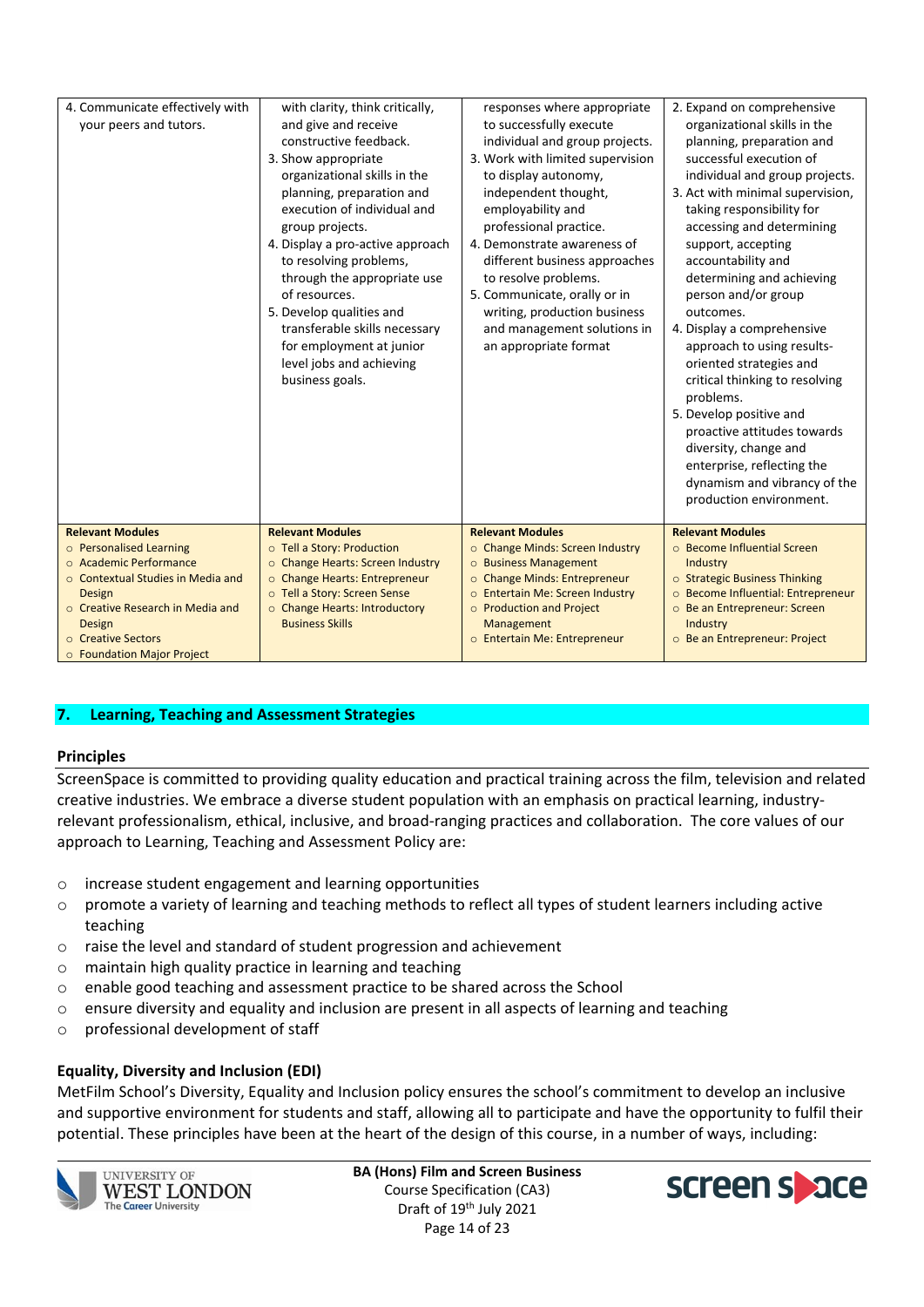optionality in assessment to play to the diverse needs of different learners; clear and transparent assessment criteria and marking; careful design of assessment communication using inclusive design approaches; diverse tutor recruitment; relevant, diverse and references, resources and reading materials; and other school-wide approaches to equality, diversity and inclusion.

### **Three Complimentary Modules in Each Semester**

We aim to help students develop an understanding of the changing business landscape and audience needs in Screen Industry Modules. We encourage the student to reflect on the entrepreneurial thinking, knowledge, business skills and processes learned in Business Skills. Entrepreneur modules assimilate all the learning that happens in Screen Industry and Business Skills by putting the knowledge, skills and attitudes into practice and creating a key project.

### **Being a Reflective Learner**

We will support you to develop and practice as a reflective learner. A comprehensive range of teaching and delivery patterns are used, designed to build knowledge and practical skills as well as enthusiasm for the subject area.

You are encouraged to document your learning journey and processes, adopting a reflective approach in a number of your assessments – such as in reflecting on the *Entrepreneur* module using audio, visual or written work. Critical analysis is developed through self-evaluation both in the form of critical commentaries and personal reflection, in addition to constructive criticism of peer work.

In so becoming a reflective learner, you are able to appreciate and demonstrate the skills and knowledge you have gained throughout the course and helps you generate a portfolio of professional content. It also helps you to develop a mature understanding of the pragmatic relationship between creativity, current industry best practices and the role of the audience.

### **Teaching Methodologies**

A broad range of Teaching and Learning approaches are used throughout the course, including:

- o *Lectures:* whole-cohort lectures are an expedient approach to communicate predominantly information to the whole year at a time. They are also an efficient way for industry partners to present to the whole cohort at the same time.
- o *Learning Groups:* working in smaller groups is important to promote greater participation, both in seminar form and in workshop form, and can best facilitate the different forms of learning required on a film course.
- o *Learning Teams:* students are expected to attend regular learning team meetings, which form the basis of the learning / pastoral / production relationship between students and course tutors. They also provide an opportunity to check on progress and discuss any wellbeing areas for concern.
- o *Presentations:* preparing you to be able to present your ideas and pitches coherently and compellingly to industry professionals, your peers and tutors is a key objective of the course.
- o *Guest Speakers:* industry involvement in the course pervades many aspects of delivery and is also visible through the many visiting speaker presentations, masterclasses and discussions which the ScreenSpace team and MetFilm School host each year.

### **Mixed Teaching**

This is a practical course which is taught largely in person. We have also found that we can enhance our in-person teaching using online tools, and the School has developed a Mixed Teaching approach which allows us to do just that. For example, some 1:1 tutorials and large group experiences are better delivered digitally. All online sessions will be noted clearly in student's timetables. In addition, where public health considerations or other matters outside our control limit access to the campus, Mixed Teaching ensures that students can continue their learning journey. The introduction of online tools will allow us to offer more opportunities, more content and an enhanced learning experience, at the same time delivering the in-person practical experience our students value.



**UNIVERSITY OF WEST LONDON The Career University** 

**BA (Hons) Film and Screen Business** Course Specification (CA3) Draft of 19<sup>th</sup> July 2021 Page 15 of 23

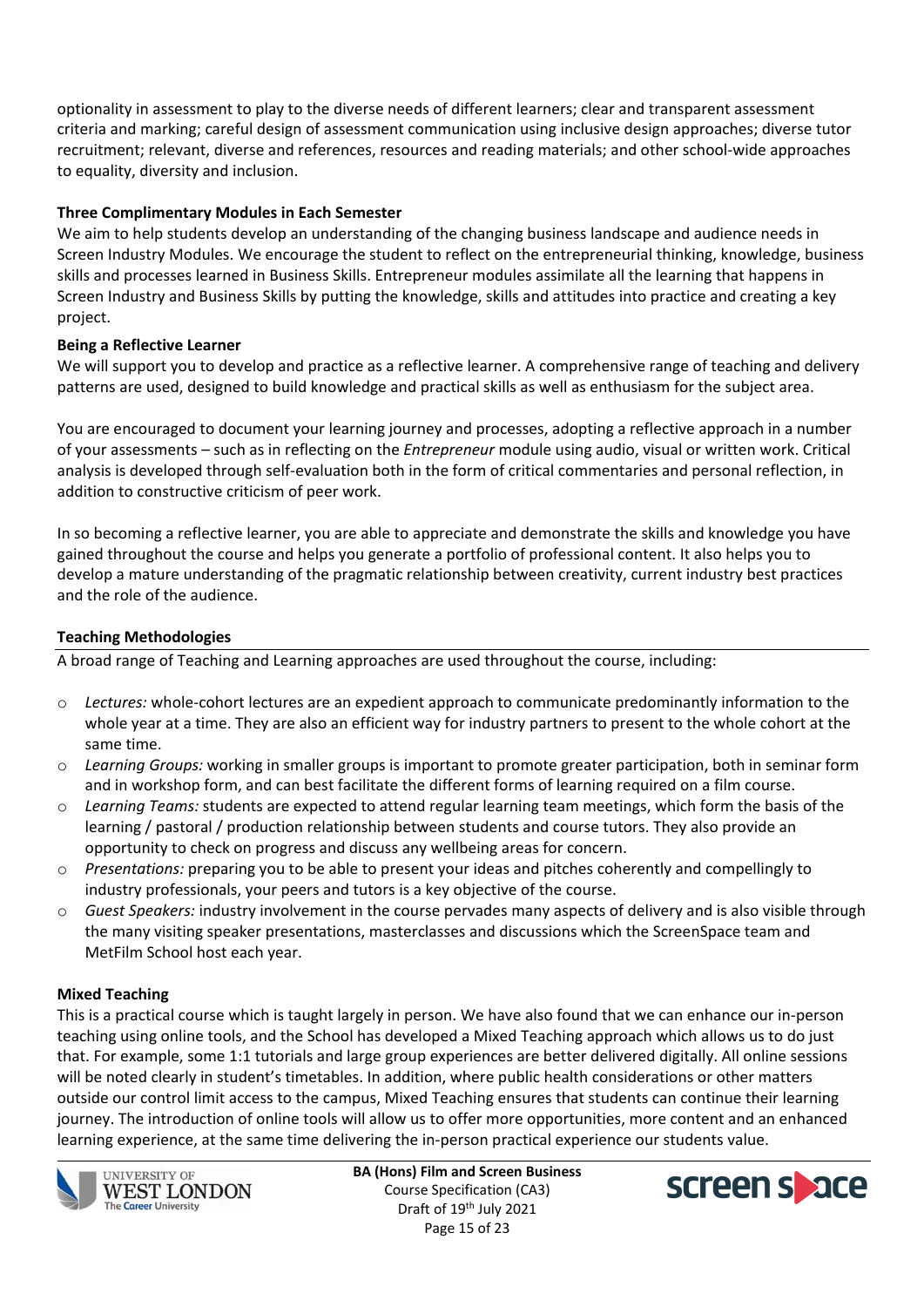### **Assessment**

ScreenSpace has adopted a synoptic assessment approach, which allows you to build upon your work and get regular feedback throughout the semester. This helps you develop your analytical, critical thinking and creative skills. Your formative work can then be built upon throughout the teaching period.

The Screen Industry (or Screen Sense in Semester 1) modules run in tandem with the Business modules, and key learning then feeds into the Entrepreneur (or Production in Semester 1) module assessments. In Screen Industry and Business modules you work towards creating a portfolio which involves submitting elements from both modules.

Screen Industry portfolios content may include, for example:

- o case studies
- o analysis of literature
- o research evidence
- o industry report
- o treatment

The business module portfolios may include:

- o business case
- o distribution plan
- o marketing data analysis
- o financial report
- o budget

You then draw on your learning from both modules to complete the Entrepreneur Module in each Semester (or Production in Semester 1). The assessments for this module are:

- $\circ$  artefact or written assignment (60%), which is created as part of the industry brief this might be a film or a business plan for a short film, operational plans for a film distribution enterprise, social media marketing for web series, media campaign, pitch deck and so on
- $\circ$  reflection (40%), which allows you to reflect on the overall experience, measure your personal progress, identify obstacles and constraints, and evaluate strengths and weaknesses. You also set key objectives looking forward to the following semester. This approach is key in enabling you to improve or extend your profile with the support and guidance of their tutors.

Both formative and summative approaches to assessment are used extensively on the course:

#### **Formative Assessment**

- o formative assessment is built into modules
- $\circ$  feedback sessions are typically driven by the tutor, and peer feedback provides an important additional dimension in this process

#### **Summative Assessment**

o summative assessment occurs at the end of an assignment or module

#### **Assessment Timings**

- $\circ$  The first half of each semester (up to 9 weeks) consists of a series of taught sessions in all three modules, during which the students develop and prepare for their key project.
- $\circ$  The second half of the semester (week 10 onwards) is largely governed by the Entrepreneur module itself. Therefore, assessments for Screen Industry and Business Skills are largely submitted in the first half of the



**BA (Hons) Film and Screen Business** Course Specification (CA3) Draft of 19<sup>th</sup> July 2021 Page 16 of 23

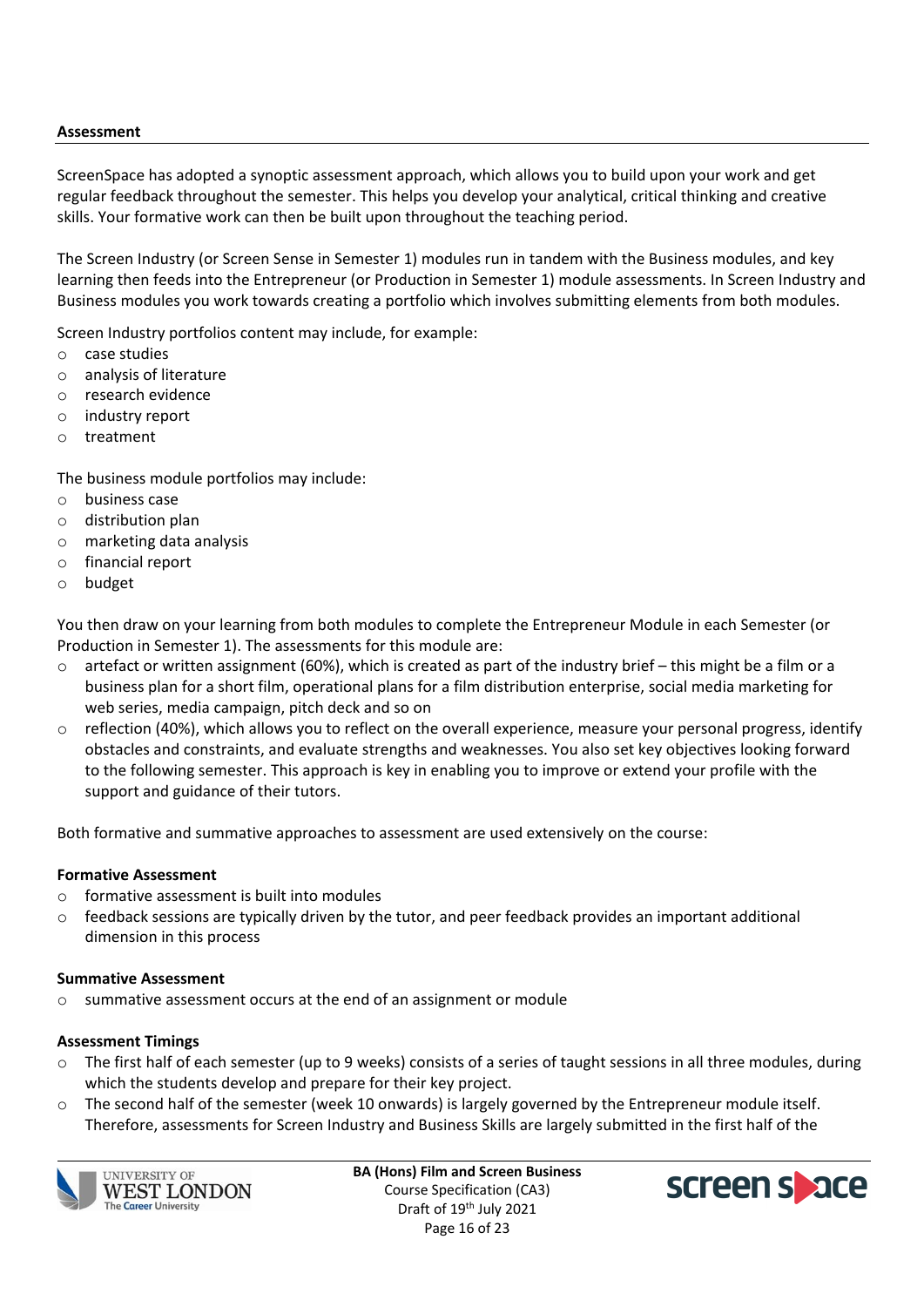semester while Entrepreneur modules have assessment due at the end, though some formative assessments will be used to reflect on the final pieces of work.

#### **8. Course Contact Hours**

Learning hours are determined by credits. One credit is worth 10 learning hours, so a 20 credit module is 200 learning hours, a 40 credit module is 400 hours, and so on. This is the amount of time you should be prepared to commit to each module.

Learning hours are divided into: *taught* or *contact* hours – this is the amount of time you should spend in contact with academic staff, whether through face-to-face classes or online learning; and independent study, which is the amount of time you are expected to spend on your own study and assessment preparation.

Independent study may be guided where you are set structured tasks, such as online quizzes, or fully independent where you undertake you own unstructured study, such as reading and research. You also have group and one-toone time with academic staff in learning teams or personal tutorials.

#### **9. Academic Staff**

MetFilm School course leadership and tutors are comprised of industry practitioners and educators with awardwinning experience across the disciplines of directing, screenwriting, producing, editing, post-production, visual effects and animation, distribution, marketing and sales. Members of the teaching team hold individual membership in a variety of leading external organisations such as WGGB (Writers Guild of Great Britain), PACT (Producers Alliance for Cinema and Television), BFI (British Film Institute), BAFTA (British Academy of Film and Television Arts), GBCT (Guild of British Camera Technicians), BECTU (Broadcasting, Entertainment, Cinematography and Theatre Union), BSC (British Society of Cinematographers) and a network that includes production companies, talent agencies, and broadcasters. Many have received various awards and critical acclaim for their work, and the majority have at least 5 years' industry experience. The majority of tutors hold a Bachelor's or Master's degree in relevant fields.

MetFilm School is committed to the professional development of teaching staff in accordance with the UK Professional Standards Framework. We support tutors in achieving fellowship of the Higher Education Academy (HEA) and encourage tutors to enrol on CPD, PGCE, and MA level programmes offered by the University of West London and other providers.

#### **10. Formal and Informal Links with External Organisations / Industry Partners**

#### **ScreenSpace**

As part of MetFilm, ScreenSpace receives support from its sister companies, MetFilm School, MetFilm Production and MetFilm Sales. ScreenSpace delivers its courses on behalf of the University of West London. Providing our students with the reassurance of an established educational institution, while gaining the benefits of an adaptive, innovative & dynamic new educator.

ScreenSpace courses have been able to draw in industry partners to set briefs, respond and feedback on pitches, and reflect on work created. Since inception in 2018, this includes representatives from the following companies: YouTube, Twitter, BBC, Golin, Karmarama, Amazon Studios, MetFilm Production and Garden Studios.



**BA (Hons) Film and Screen Business** Course Specification (CA3) Draft of 19<sup>th</sup> July 2021 Page 17 of 23

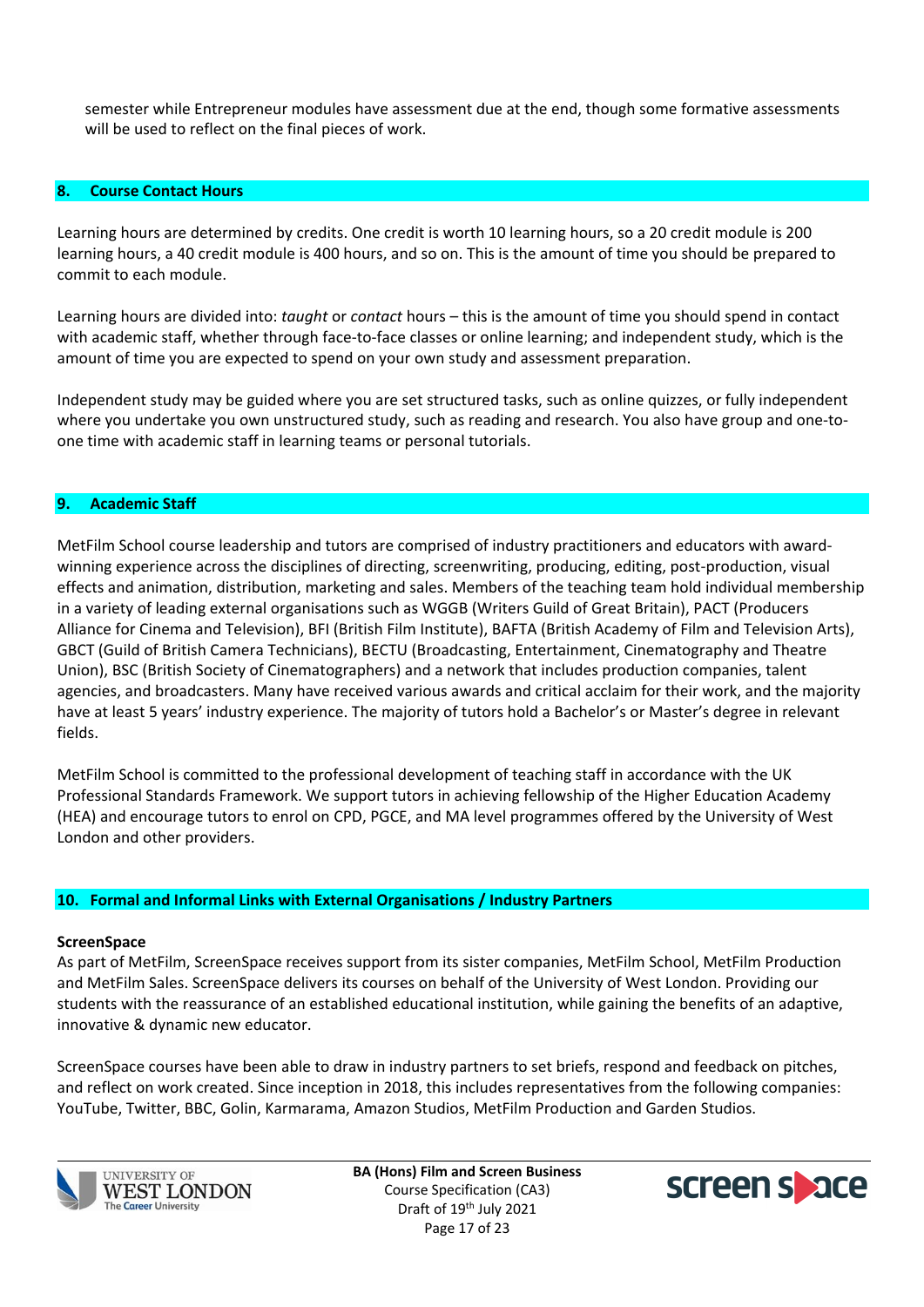### **MetFilm**

The MetFilm Group is a leading screen organisation with a mission to bridge industry and education, which means students studying at ScreenSpace have access to a wealth of expertise from working media professionals. This includes opportunities for selected students and graduates to work directly on productions for film and TV through MetFilm Production, as well as access to unique job openings which are signposted through MetFilm Futures.

### **MetFilm Production and MetFilm Sales**

MetFilm School has strong industry links through its integrated production company, MetFilm Production, an independent production company making high-quality fiction and documentary film for theatrical and television audiences worldwide, and MetFilm Sales, which is a boutique film sales company.

The synergistic environment so created works to the benefit of students in many ways, including student access to working professionals as tutors and mentors on a formal and informal basis; case studies and resources from professional productions; professional networking; graduate opportunities; and increased access to industry guest speakers and tutors.

Graduates work in multiple roles across all productions. For example, most recently at the time of writing, there are 19 graduates credited on *The Reason I Jump* which won the Audience Prize at the Sundance Film Festival in 2020 Best Documentary at the British Independent Film Awards in 2021 and 17 graduates credited on *23 Walks*, which opened in UK cinemas in September 2020. Other recent films include *Misha and the Wolves* (2021), *Last Breath* (2019).

### **MetFilm Futures**

MetFilm Futures is dedicated to developing the careers and employability of MetFilm School students and graduates. Its activities include weekly Career Surgeries, a jobs board, curated opportunities from across industry including internships, festivals, and masterclasses; CV and showreel advice sessions; and guest speakers from industry.

### **Virtual Grindhouse**

*The Virtual Grindhouse* is our online community and home to MetFilm Futures. It is an innovation to connect students across courses and campuses and features guest speakers, job boards and curated competitions. Recent guest speakers have included:

- o cinematographers, Roger Deakins (*1917, No Country for Old Men*) and Rina Yang (*Becoming, Bohemian Rhapsody)*
- o writers, Sally Wainwright (*Happy Valley, Gentlemen Jack*) and Charlie Brooker (*Black Mirror)*
- o directors Lenny Abramson (*Room, Normal People*), Gurinder Chadha (*Bend it Like Beckham)* and Sarah Gavron (Suffragette); and Armando Iannucci (*VEEP, The Death of Stalin)*
- o actors Daisy Edgar Jones and Paul Mescal (*Normal People*); Tim Roth (*Reservoir Dogs*); Jonathan Pryce (*The Two Popes*); and Vicky McClure (*Line of Duty*); and Lydia West (*It's a Sin*)

o producers Tanya Seghatchian (*Cold War*, *The Crown, Harry Potter*) and Steve Woolley *(The Crying Game)* and many others.

### **Partners and Core Relationships**

The Film and Screen Business course design incorporates latest industry developments in line with the broader discussion about the sustainability of the UK screen industries in line with the government's White Paper recommendation that the Higher Education sector should strengthen its links with industry.

In 2012, Met Film School was voted prestigious membership in CILECT (Centre Internacional de Liaison des Ecoles de Cinéma et de Télévision), the global organization of leading film and television schools, for its exceptional level of educational provision. Founded in 1955, CILECT now comprises over 160 audio-visual educational institutions from



**BA (Hons) Film and Screen Business** Course Specification (CA3) Draft of 19<sup>th</sup> July 2021 Page 18 of 23

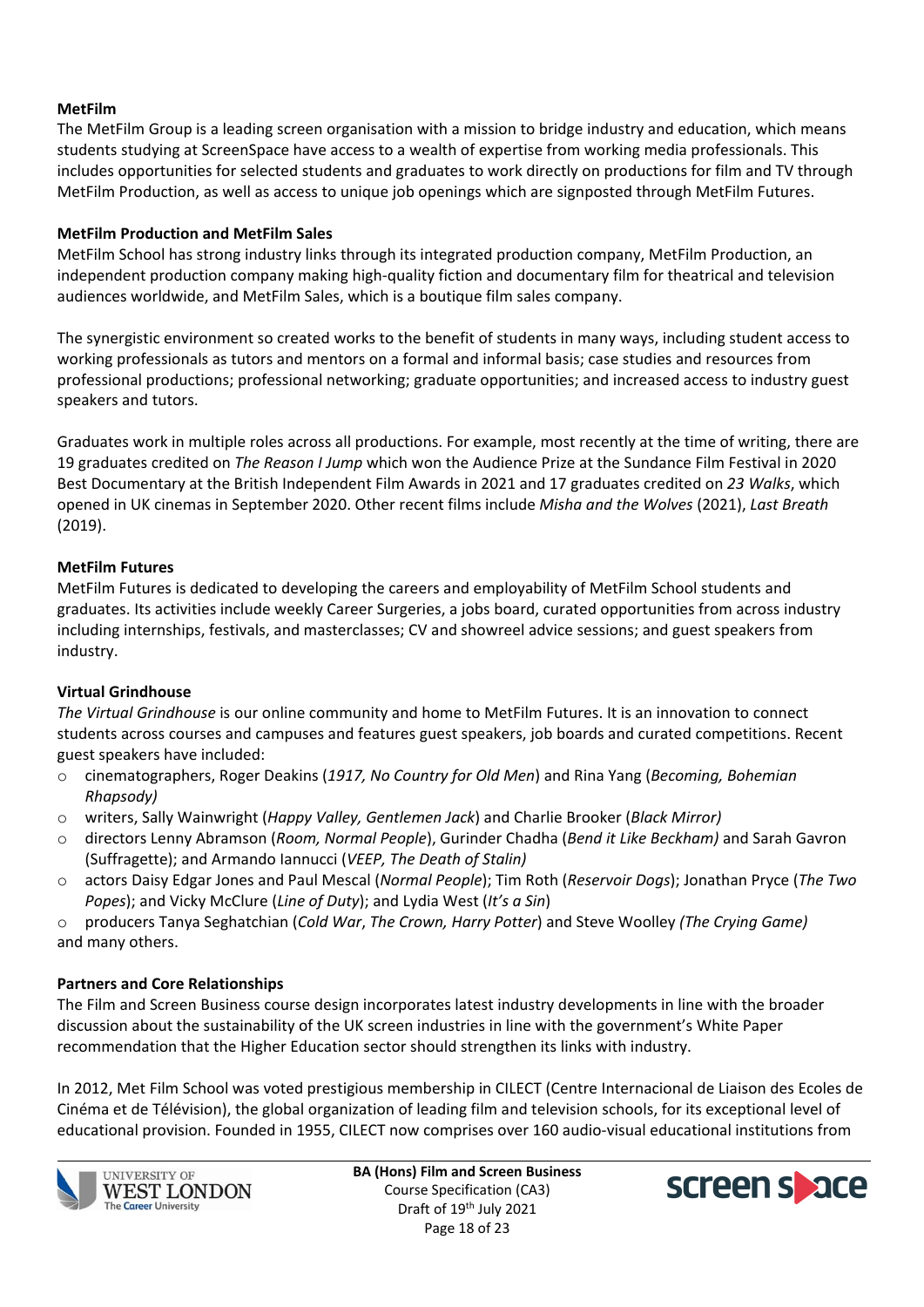sixty countries across every continent. CILECT remains committed to maintaining the highest possible educational standards of audio-visual teaching and learning in its member schools, and strives to be a key factor in the contribution to the major cultural and communication processes around the world.

### **Industry Links**

Met Film School engages with our industry partners and relationships in a variety of ways. Industry professionals teach on our accredited courses, and we invite distinguished filmmakers and media professionals to speak to students on a regular basis.

### **11. Student Support Arrangements**

### **Student Support**

Throughout your course of study, you will have access to a variety of sources of support depending on individual circumstances and needs. In addition to the Course Leader and your personal tutor, you will have opportunities to discuss academic progress, learning and career objectives with relevant teaching staff.

Apart from the school's support framework, which encompasses course leaders, module leaders and personal tutors, the school has a registered counsellor who is on site one day per week at the Ealing campus.

Our Wellbeing support has been boosted by contracting online support *[Togetherall](http://www.togetherall.com/)* which is available to all students. This is a 24/7 support service for all students to have confidential communication with a trained advisor.

If you do experience any difficulties, either academically or personally, we have options for you to pause your studies and to return at the appropriate point once you are ready. This process involves an academic meeting with the course leader and the Student Services team to agree the next steps based on a case by case basis. In the event that the school has to take the initiative and withdraw a student for any wellbeing reasons, we have a *Fitness to Study* policy to ensure that student is fit to return to school. This policy requests the student to provide medical evidence to support their return to study which is considered by a panel.

Students may also access welfare and wellbeing services at UWL.

In addition, ScreenSpace works regularly with local, external organisations in London to provide resources to students and training to teaching staff.

### **Disabled and Neurodiverse Support at ScreenSpace**

ScreenSpace wants all students to have equal access to their course and the facilities. The Student Services Team and its dedicated Disability & Wellbeing Adviser provide confidential, specialist advice to help address any physical, study or communication barriers they may find in the learning environment. Student Services work hand in hand with academic staff to support students with a wide range of disabilities including:

- o neurodiversity and specific learning differences (such as dyslexia, dyspraxia, ADHD)
- o mental health difficulties (such as depression, bi-polar disorder)
- o long-term medical conditions (such as HIV, cancer, multiple sclerosis)
- o hidden disabilities (such as diabetes, asthma, epilepsy)
- o sensory impairments (such as visual impairment, hearing impairment)
- o mobility or physical impairments (such as paralysis, arthritis)



**BA (Hons) Film and Screen Business** Course Specification (CA3) Draft of 19<sup>th</sup> July 2021 Page 19 of 23

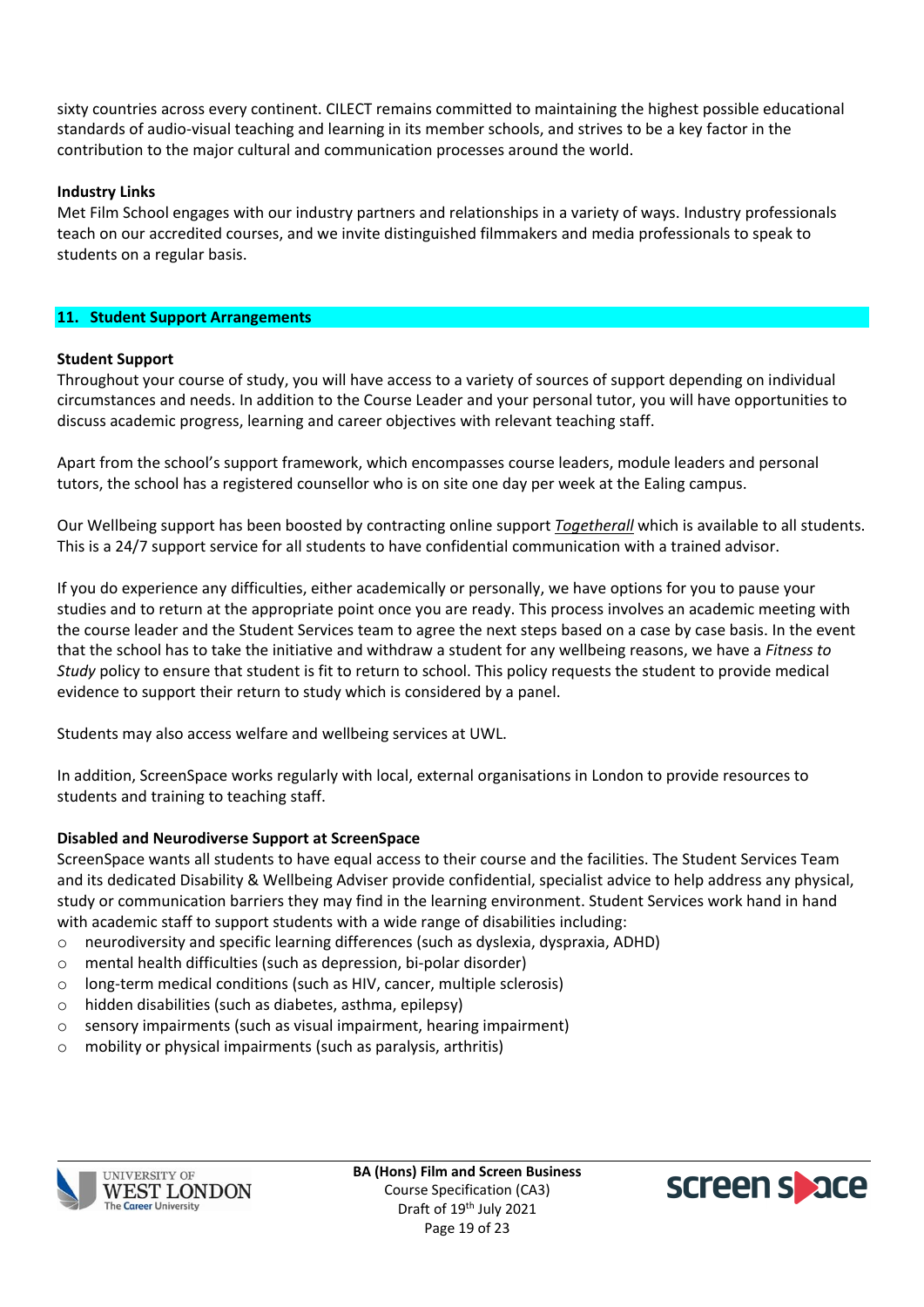### **How are students supported?**

Bespoke Individual Support Plans (ISPs) are developed with each student, outlining recommended reasonable adjustments such as amended assessment arrangements, extensions to library book loans, note-takers or campus mobility support and the ability to request extensions to work if required.

Student Services provide advice and information on arranging diagnostic assessments for a specific learning difference, help arrange non-medical helpers (such as Assistive Technology Training, Specialist Study Skills Tutors and Specialist Mentors) and support access to a range of assistive technology. Student Services can also provide advice and information on any additional funding which students may be eligible to apply for.

During the first week of the programme you will go through a formal orientation to ScreenSpace and the BA (Hons) Film and Screen Business Course. You will have an induction to school resources, the course team and relevant departments. There will be scheduled Student Programme Meetings during each semester of the course. The purpose of these meetings is to share information about the programme, garner student feedback on specific aspects of the course, address any issues or concerns, and develop an action plan around the meeting outcomes. BA (Hons) Film and Screen Business students will also be able to elect one member of their cohort to sit on the Course Committee. Student representatives also participate in our wider governance structure, and some representatives are invited to meetings such as the Academic Board; the Learning, Teaching and Assessment Committee; the Screen Enterprise Group; and the Diversity, Equality and Inclusion Committee. Our Student Senate was formed in 2019 and is run by a President and Vice President from our London campus and a Vice President from our Berlin campus and meetings. All student representatives are able to sit on the Student Senate which meets quarterly and is a place to reflect and discuss the ideals and values of the MetFilm School Student Body and to work with the School to continually improve the student experience.

### **University of West London**

Students studying in London will be introduced to UWL during induction when they will visit the St. Mary's Road campus to tour the main facilities and visit the library. You will have access to some of UWL's student support framework which includes the following services:

- o Library Services
- $\circ$  Students' Union which includes a wide range of clubs, events and associations
- o Careers and Volunteering
- o Placement & Employment Services
- o Student Advice (Immigration, funding, money management)
- o Disability and Mental Health Advice
- o Inter-Faith Advice
- o Counselling
- o Welfare (support with personal & emotional wellbeing)
- o Students' Union
- o Mentoring
- o Accommodation Service

Student guidance, help and support is further detailed in the [UWL Student Handbook](http://www.uwl.ac.uk/students/current-students/student-handbook) with regard to University facilities, services and current policies.

### **Preparing for the World of Work**

Career preparation and employability skills are integrated throughout the course in the form of presentations, practical workshops and mentoring sessions which will be used to develop your presentation skills and online profiles.



**BA (Hons) Film and Screen Business** Course Specification (CA3) Draft of 19<sup>th</sup> July 2021 Page 20 of 23

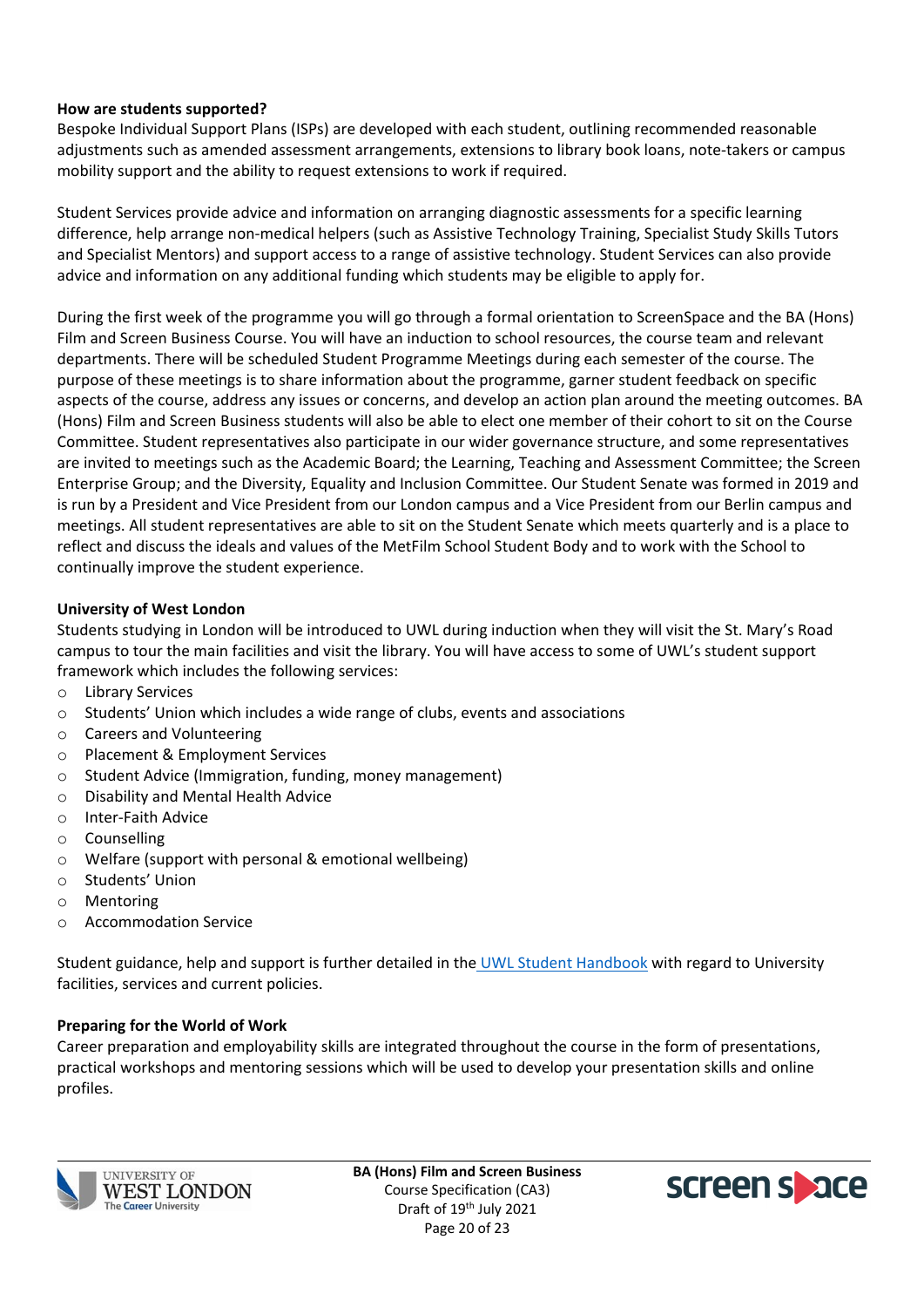MetFilm Futures is a dedicated career support team that helps students and graduates navigate their path into industry in the following ways:

- o informing students and alumni about permanent and freelance job opportunities, internships and placements
- o curating opportunities across industry
- o organising masterclasses and career workshops with professional industry guest speakers
- o advising on film and video strategy
- o festival logistics and entry requirements
- o developing career skills such as networking, pitching and social media profiles

#### **12. Assessment Matrix**

| Module Title and Code                   | Credit | Core | <b>Assessment Type</b> |                             | Weighting<br>(%) | Overall<br>Pass<br>Mark | Submission:<br>Week No.<br>indicative |
|-----------------------------------------|--------|------|------------------------|-----------------------------|------------------|-------------------------|---------------------------------------|
| Level 3                                 |        |      |                        |                             |                  |                         |                                       |
| Personalised Learning                   | 20     | Core | Portfolio              |                             | 100%             | 40%                     | 13 (Sem 1)                            |
| Academic Performance                    | 20     | Core | Written Assignment     |                             | 30%              | 40%                     | 5 (Sem 2)                             |
|                                         |        |      | Written Assignment     |                             | 70%              | 40%                     | 14 (Sem 2)                            |
| Creative Research in Media & Design     | 20     | Core | Portfolio              |                             | 50%              | 40%                     | 12 (Sem 1)                            |
|                                         |        |      | Portfolio              |                             | 50%              |                         | 14 (Sem 1)                            |
| Contextual Studies in Media &<br>Design | 20     | Core | Portfolio              |                             | 50%              | 40%                     | 14 (Sem 1)                            |
|                                         |        |      | Portfolio              |                             | 50%              | 40%                     | 15 (Sem 1)                            |
| <b>Foundation Major Project</b>         | 20     | Core | Portfolio<br>Portfolio |                             | 50%              | 40%                     | 6 (Sem 2)                             |
|                                         |        |      |                        |                             | 50%              | 40%                     | 12 (Sem 2)                            |
| <b>Creative Sectors</b>                 | 20     | Core | Portfolio              |                             | 50%              | 40%                     | 5 (Sem 2)                             |
|                                         |        |      | Written Assignment     |                             | 50%              | 40%                     | 13 (Sem 2)                            |
| Level 4                                 |        |      |                        |                             |                  |                         |                                       |
| Tell a Story: Screen Sense              | 20     | Core | Portfolio              |                             | 100%             | 40%                     | 10 (Sem 1)                            |
| Tell a Story: Craft Skills              | 20     | Core | Portfolio              |                             | 100%             | 40%                     | 10 (Sem 1)                            |
| Tell a Story: Production                | 20     | Core | Artefact               |                             | 60%              | 40%                     | 16 (Sem 1)                            |
|                                         |        |      | Artefact               | Written<br>or<br>Assignment | 40%              |                         | 16 (Sem 1)                            |
| Change Hearts: Screen Industry          | 20     | Core | Portfolio              |                             | 100%             | 40%                     | 10 (Sem) 2                            |
| <b>Introductory Business Skills</b>     | 20     | Core | Portfolio              |                             | 100%             | 40%                     | 10 (Sem) 2                            |
| Change Hearts: Entrepreneur             | 20     | Core | Artefact               | Written<br>or<br>Assignment | 60%              | 40%                     | 16 (Sem 2)                            |



UNIVERSITY OF WEST LONDON **The Career University** 

**BA (Hons) Film and Screen Business** Course Specification (CA3) Draft of 19<sup>th</sup> July 2021 Page 21 of 23

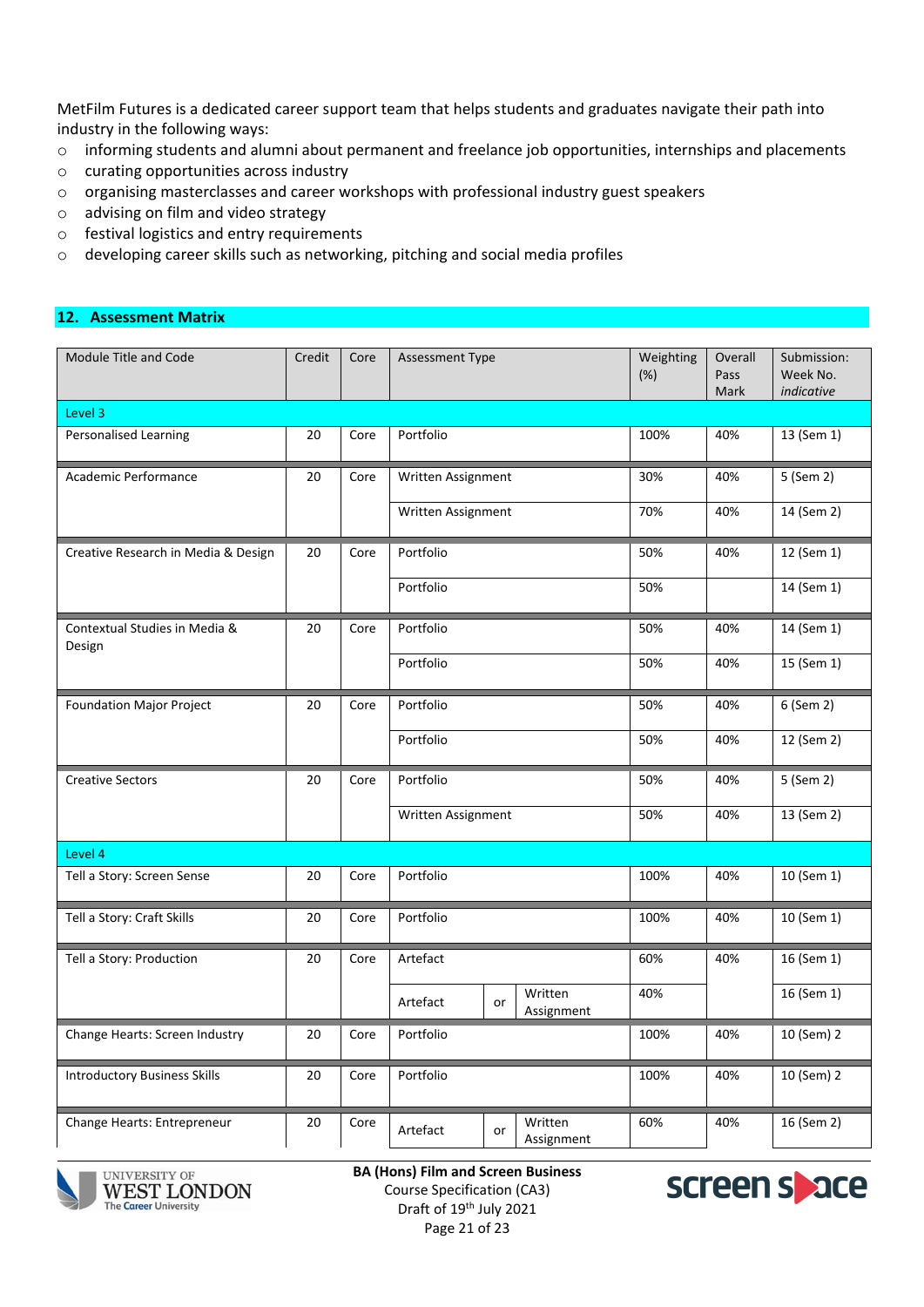| Module Title and Code               | Credit | Core | <b>Assessment Type</b> |    | Weighting<br>(%)      | Overall<br>Pass<br>Mark | Submission:<br>Week No.<br>indicative |              |
|-------------------------------------|--------|------|------------------------|----|-----------------------|-------------------------|---------------------------------------|--------------|
|                                     |        |      | Artefact               | or | Written<br>Assignment | 40%                     |                                       | 16 (Sem 2)   |
| Level 5                             |        |      |                        |    |                       |                         |                                       |              |
| Change Minds: Screen Industry       | 20     | Core | Portfolio              |    |                       | 100%                    | 40%                                   | 10 (Sem 1)   |
| <b>Business Management</b>          | 20     | Core | Portfolio              |    | 100%                  | 40%                     | $\overline{10}$ (Sem 1)               |              |
| Change Minds: Entrepreneur          | 20     | Core | Artefact               | or | Written<br>Assignment | 60%                     | 40%                                   | 16 (Sem 1)   |
|                                     |        |      | Artefact               | or | Written<br>Assignment | 40%                     |                                       | 16 (Sem 1)   |
| Entertain Me: Screen Industry       | 20     | Core | Portfolio              |    |                       | 100%                    | 40%                                   | 10 (Sem 2)   |
| Production and Project Management   | 20     | Core | Portfolio              |    |                       | 100%                    | 40%                                   | 10 (Sem 2)   |
| Entertain Me: Entrepreneur          | 20     | Core | Artefact               | or | Written<br>Assignment | 60%                     | 40%                                   | 16 (Sem 2)   |
|                                     |        |      | Artefact               | or | Written<br>Assignment | 40%                     |                                       | 16 (Sem 2)   |
| Level 6                             |        |      |                        |    |                       |                         |                                       |              |
| Become Influential: Screen Industry | 20     | Core | Portfolio              |    |                       | 100%                    | 40%                                   | 10 (Sem 1)   |
| <b>Strategic Business Thinking</b>  | 20     | Core | Portfolio              |    |                       | 100%                    | 40%                                   | 10 (Sem 1)   |
| Become Influential: Entrepreneur    | 20     | Core | Artefact               | or | Written<br>Assignment | 60%                     | 40%                                   | 16 (Sem 1)   |
|                                     |        |      | Artefact               | or | Written<br>Assignment | 40%                     |                                       | 16 (Sem 1)   |
| Be an Entrepreneur: Screen Industry | 20     | Core | Portfolio              |    |                       | 100%                    | 40%                                   | $10$ (Sem 2) |
| Be an Entrepreneur: Project         | 40     | Core | Artefact               | or | Written<br>Assignment | 60%                     | 40%                                   | 16 (Sem 2)   |
|                                     |        |      | Artefact               | or | Written<br>Assignment | 40%                     |                                       | 16 (Sem 2)   |

### **Assessment type**

- 1. **Written Examination:** a seen or unseen examination
- 2. **Oral Examination:** a face-to-face discussion with a panel of examiners
- 3. **Written Assignment:** eg report, essay, short essay, review, analysis, case study, creative and/or professional brief, dissertation, thesis, literature review, research method essay, research proposal, in-class test, multiple choice questionnaire (MCQ), mathematical/statistical problem, online test, web-based exercise, translation
- 4. **Oral Assignment:** individual or group presentation, discussion, defence, pitch, performance, teaching
- 5. **Portfolio:** a series of short written, creative, linguistic or mathematical tasks collected as part of one assignment
- 6. **Artefact:** visual, audio, software, composition, design, culinary, artistic
- 7. **Practical:** experiment, clinical, educational or hospitality practice-based assignment



**BA (Hons) Film and Screen Business** Course Specification (CA3) Draft of 19<sup>th</sup> July 2021 Page 22 of 23